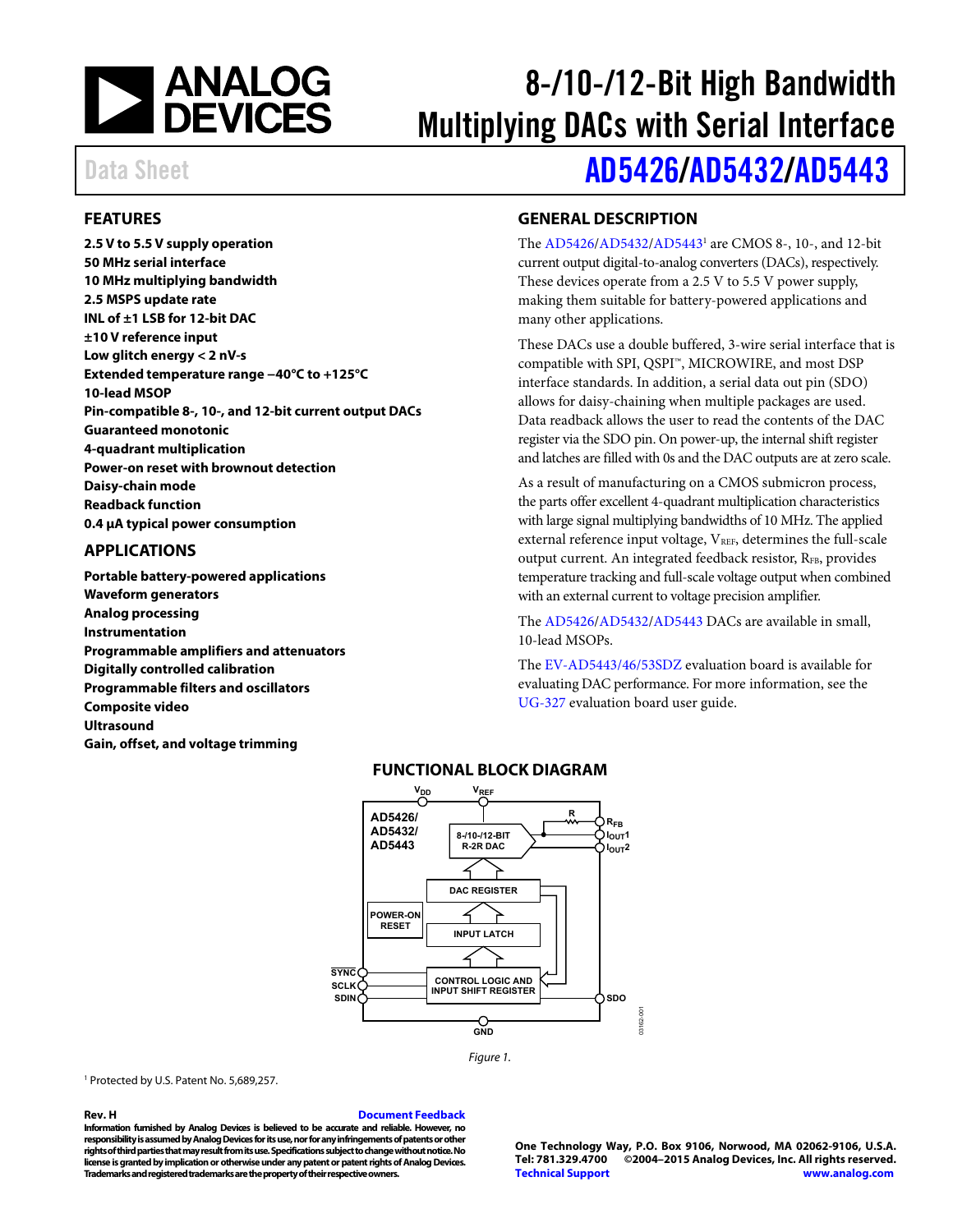## TABLE OF CONTENTS

#### <span id="page-1-0"></span>**REVISION HISTORY**

#### **9/15—Rev. G to Rev. H**

| Deleted Positive Output Voltage Section and Figure 45; |  |
|--------------------------------------------------------|--|
|                                                        |  |
|                                                        |  |
| Changed Overview of AD54xx and AD55xx Devices Section  |  |
| to Overview of the AD5426/AD5432/AD5443 and Related    |  |
|                                                        |  |
|                                                        |  |
|                                                        |  |

#### **6/13—Rev. F to Rev. G**

#### **7/12—Rev. E to Rev. F**

| No Change to Content, Changed V <sub>DD</sub> Values in 7/12 Revision |  |
|-----------------------------------------------------------------------|--|
|                                                                       |  |

#### **7/12—Rev. D to Rev. E**

#### **4/12—Rev. C to Rev. D**

| Deleted Microprocessor Interface Section, ADSP-21xx to |
|--------------------------------------------------------|
| AD5426/AD5432/AD5443 Interface Section, Figure 51,     |
| Figure 52, Table 11, ADSP-BF5x to AD5426/AD5432/AD5443 |
| Interface Section, Figure 53 and Figure 54; Renumbered |
|                                                        |
|                                                        |

| DACs Used as a Divider or Programmable Gain Element 18   |
|----------------------------------------------------------|
|                                                          |
|                                                          |
|                                                          |
|                                                          |
| Overview of the AD5426/AD5432/AD5443 and Related DACs 23 |
|                                                          |
|                                                          |

| Deleted 80C51/80L51 to AD5426/AD5432/AD5443 Interface    |  |
|----------------------------------------------------------|--|
| Section, Figure 55, MC68HC11 Interface to AD5426/AD5432/ |  |
| AD5443 Interface Section, Figure 56, MICROWIRE to        |  |
| AD5426/AD5432/AD5443 Interface Section, Figure 57,       |  |
| PIC16C6x/7x to AD5426/AD5432/AD5443, and Figure 58  22   |  |
| Deleted Evaluation Board for the AD5426/AD5432/AD5443    |  |
| Series of DACs Section, Operating the Evaluation Board   |  |
|                                                          |  |
|                                                          |  |
|                                                          |  |
|                                                          |  |
|                                                          |  |
|                                                          |  |

#### **2/09—Rev. B to Rev. C**

| Changes to Low Power Serial Interface Section and Daisy- |  |
|----------------------------------------------------------|--|
|                                                          |  |
|                                                          |  |

### **11/08—Rev. A to Rev. B**

|--|--|

#### **5/05—Rev. 0 to Rev. A**

| Additions to Microprocessor Interface Section 21 |  |
|--------------------------------------------------|--|

**2/04—Revision 0: Initial Version**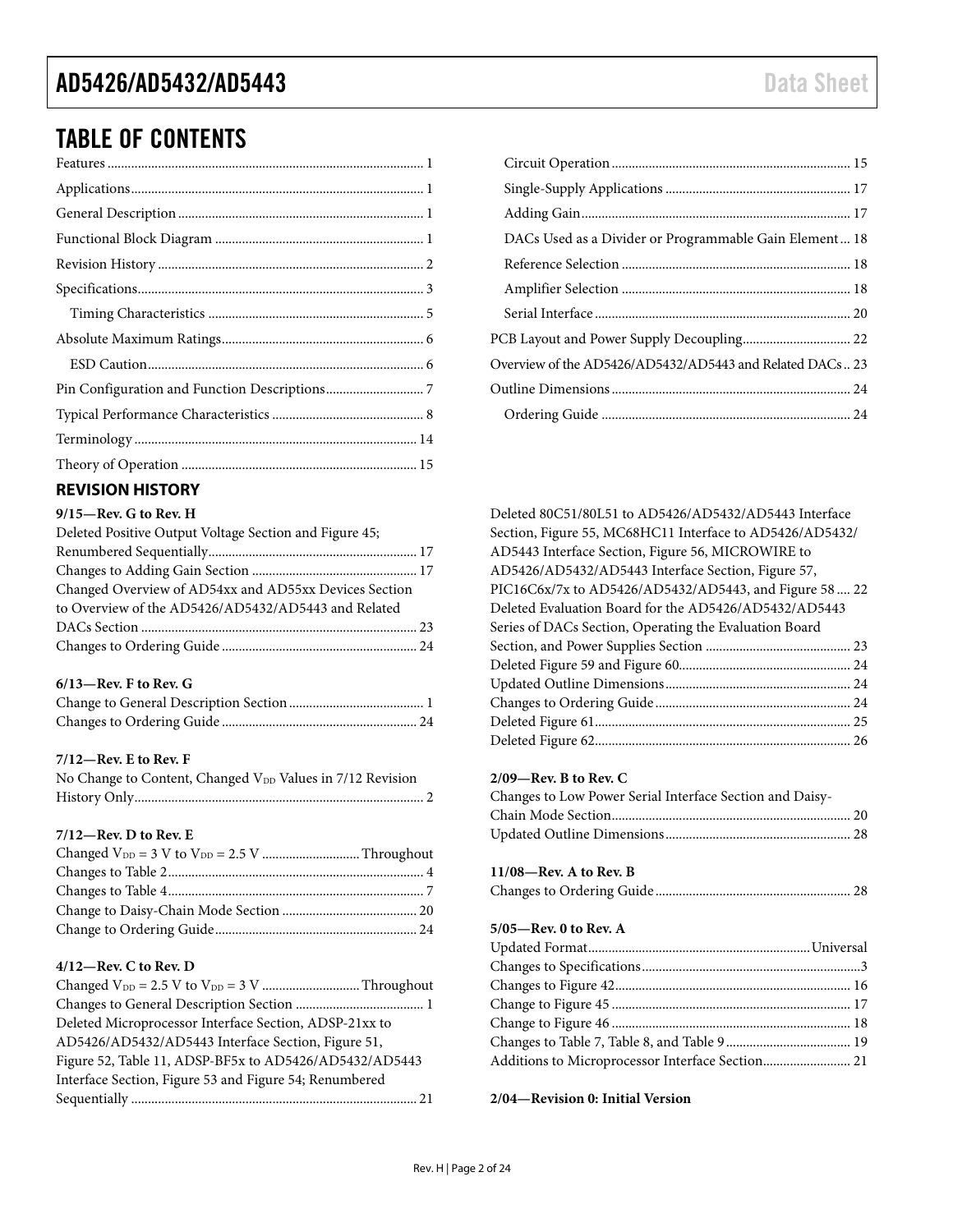### <span id="page-2-0"></span>**SPECIFICATIONS**

V<sub>DD</sub> = 2.5 V to 5.5 V, V<sub>REF</sub> = 10 V, I<sub>OUT</sub>2 = 0 V; temperature range for Y version: −40°C to +125°C; all specifications T<sub>MIN</sub> to T<sub>MAX</sub>, unless otherwise noted; dc performance measured with [OP177;](http://www.analog.com/OP177?doc=ad5426_5432_5443.pdf) ac performance wit[h AD8038,](http://www.analog.com/AD8038?doc=ad5426_5432_5443.pdf) unless otherwise noted.

| Table 1.                                        |                |                 |              |             |                                                                |
|-------------------------------------------------|----------------|-----------------|--------------|-------------|----------------------------------------------------------------|
| <b>Parameter</b>                                | Min            | <b>Typ</b>      | <b>Max</b>   | <b>Unit</b> | <b>Test Conditions/Comments</b>                                |
| STATIC PERFORMANCE                              |                |                 |              |             |                                                                |
| AD5426                                          |                |                 |              |             |                                                                |
| Resolution                                      |                |                 | 8            | <b>Bits</b> |                                                                |
| Relative Accuracy                               |                |                 | ±0.25        | <b>LSB</b>  |                                                                |
| <b>Differential Nonlinearity</b>                |                |                 | ±0.5         | <b>LSB</b>  | Guaranteed monotonic                                           |
| AD5432                                          |                |                 |              |             |                                                                |
| Resolution                                      |                |                 | 10           | <b>Bits</b> |                                                                |
| Relative Accuracy                               |                |                 | ±0.5         | <b>LSB</b>  |                                                                |
| <b>Differential Nonlinearity</b>                |                |                 | ±1           | <b>LSB</b>  | Guaranteed monotonic                                           |
| AD5443                                          |                |                 |              |             |                                                                |
| Resolution                                      |                |                 | 12           | <b>Bits</b> |                                                                |
| Relative Accuracy                               |                |                 | ±1           | <b>LSB</b>  |                                                                |
| <b>Differential Nonlinearity</b>                |                |                 | $-1/+2$      | <b>LSB</b>  | Guaranteed monotonic                                           |
| <b>Gain Error</b>                               |                |                 | ±10          | mV          |                                                                |
| Gain Error Temperature Coefficient <sup>1</sup> |                | ±5              |              | ppm FSR/°C  |                                                                |
| Output Leakage Current                          |                |                 | ±10          | nA          | Data = $0x0000$ , T <sub>A</sub> = $25^{\circ}$ C, Iout1       |
|                                                 |                |                 | ±20          | nA          | Data = 0x0000, T = $-40^{\circ}$ C to 125°C, lout1             |
| <b>REFERENCE INPUT1</b>                         |                |                 |              |             |                                                                |
| Reference Input Range                           |                | ±10             |              | $\vee$      |                                                                |
| V <sub>REF</sub> Input Resistance               | 8              | 10 <sup>°</sup> | 12           | $k\Omega$   | Input resistance $TC = -50$ ppm/°C                             |
| <b>R<sub>FB</sub></b> Resistance                | 8              | 10              | 12           | kΩ          | Input resistance $TC = -50$ ppm/°C                             |
| Input Capacitance                               |                |                 |              |             |                                                                |
| Code Zero Scale                                 |                | 3               | 6            | pF          |                                                                |
| Code Full Scale                                 |                | 5               | 8            | pF          |                                                                |
| DIGITAL INPUT/OUTPUT <sup>1</sup>               |                |                 |              |             |                                                                |
| Input High Voltage, VIH                         | 1.7            |                 |              | V           |                                                                |
| Input Low Voltage, VIL                          |                |                 | 0.6          | V           |                                                                |
| Output High Voltage, VOH                        | $V_{DD}$ - 1   |                 |              | $\vee$      | $V_{DD} = 4.5 V$ to 5 V, Isource = 200 µA                      |
|                                                 | $V_{DD}$ - 0.5 |                 |              | $\vee$      | $V_{DD} = 2.5 V$ to 3.6 V, Isource = 200 µA                    |
| Output Low Voltage, VoL                         |                |                 | 0.4          | V           | $V_{DD} = 4.5 V$ to 5 V, $I_{SINK} = 200 \mu A$                |
|                                                 |                |                 | 0.4          | V           | $V_{DD} = 2.5 V$ to 3.6 V, $I_{SINK} = 200 \mu A$              |
| Input Leakage Current, IL                       |                |                 | $\mathbf{1}$ | μA          |                                                                |
| Input Capacitance                               |                | 4               | 10           | pF          |                                                                |
| DYNAMIC PERFORMANCE <sup>1</sup>                |                |                 |              |             |                                                                |
| Reference Multiplying Bandwidth                 |                | 10              |              | MHz         | $V_{\text{REF}} = \pm 3.5$ V: DAC loaded all 1s                |
| <b>Output Voltage Settling Time</b>             |                |                 |              |             | $V_{REF}$ = 10 V; RLOAD = 100 $\Omega$ , DAC latch alternately |
|                                                 |                |                 |              |             | loaded with 0s and 1s                                          |
| Measured to $\pm 16$ mV of FS                   |                | 50              | 100          | ns          |                                                                |
| Measured to ±4 mV of FS                         |                | 55              | 110          | ns          |                                                                |
| Measured to $\pm 1$ mV of FS                    |                | 90              | 160          | ns          |                                                                |
| <b>Digital Delay</b>                            |                | 40              | 75           | ns          | Interface delay time                                           |
| 10% to 90% Rise/Fall Time                       |                | 15              | 30           | ns          | Rise and fall time, $V_{REF} = 10 V$ , $R_{LOAD} = 100 \Omega$ |
| Digital-to-Analog Glitch Impulse                |                | $\overline{2}$  |              | nV-s        | 1 LSB change around major carry, VREF = 0 V                    |
| Multiplying Feedthrough Error                   |                |                 |              |             | DAC latch loaded with all 0s, $V_{REF} = \pm 3.5$              |
|                                                 |                | 70              |              | dB          | 1 MHz                                                          |
|                                                 |                | 48              |              | dB          | 10 MHz                                                         |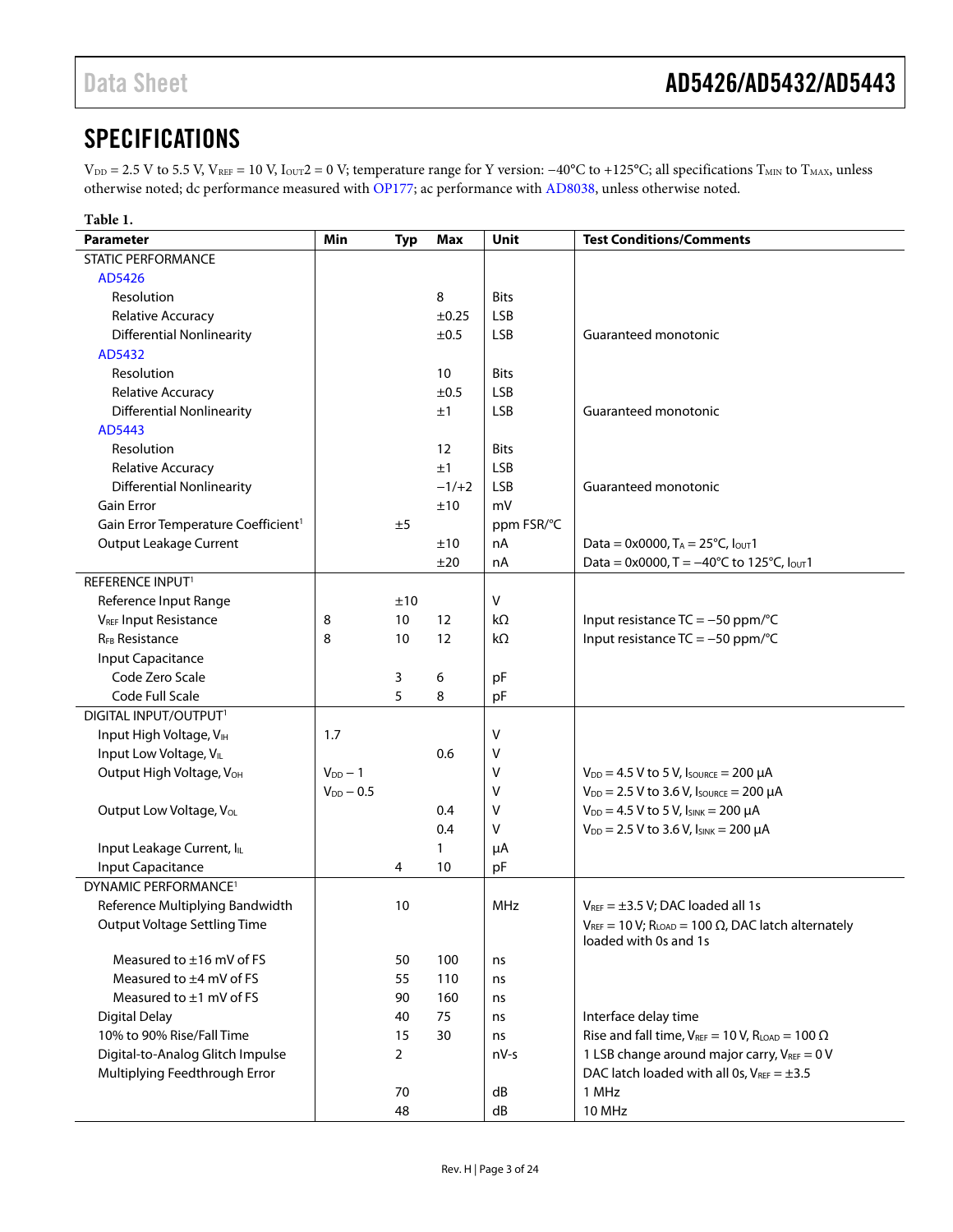<span id="page-3-0"></span>

| <b>Parameter</b>                      | <b>Min</b> | Typ | Max               | <b>Unit</b>    | <b>Test Conditions/Comments</b>                                                        |
|---------------------------------------|------------|-----|-------------------|----------------|----------------------------------------------------------------------------------------|
| <b>Output Capacitance</b>             |            |     |                   |                |                                                                                        |
| I <sub>OUT</sub> 1                    |            | 12  | 17                | pF             | All 0s loaded                                                                          |
|                                       |            | 10  | $12 \overline{ }$ | pF             | All 1s loaded                                                                          |
| I <sub>OUT</sub> 2                    |            | 22  | 25                | pF             | All 0s loaded                                                                          |
|                                       |            | 10  | $12 \overline{ }$ | pF             | All 1s loaded                                                                          |
| Digital Feedthrough                   |            | 0.1 |                   | $nV-s$         | Feedthrough to DAC output with SYNC high and<br>alternate loading of all 0s and all 1s |
| Analog THD                            |            | 81  |                   | dB             | $V_{REF}$ = 3.5 V p-p, all 1s loaded, $f = 1$ kHz                                      |
| Digital THD                           |            |     |                   |                | $Clock = 1 MHz, V_{REF} = 3.5 V, C_{COMP} = 1.8 pF$                                    |
| 50 kHz four                           |            | 73  |                   | dB             |                                                                                        |
| 20 kHz four                           |            | 74  |                   | dB             |                                                                                        |
| <b>Output Noise Spectral Density</b>  |            | 25  |                   | $nV/\sqrt{Hz}$ | @ 1 kHz                                                                                |
| SFDR Performance (Wide Band)          |            |     |                   |                | $Clock = 1 MHz, V_{REF} = 3.5 V$                                                       |
| 50 kHz $f_{\text{OUT}}$               |            | 75  |                   | dB             |                                                                                        |
| 20 kHz four                           |            | 76  |                   | dB             |                                                                                        |
| SFDR Performance (Narrow Band)        |            |     |                   |                | $Clock = 1 MHz, V_{REF} = 3.5 V$                                                       |
| 50 kHz four                           |            | 87  |                   | dB             |                                                                                        |
| 20 kHz four                           |            | 87  |                   | dB             |                                                                                        |
| Intermodulation Distortion            |            | 78  |                   | dB             | Clock = 1 MHz, $f_1$ = 20 kHz, $f_2$ = 25 kHz, $V_{REF}$ = 3.5 V                       |
| <b>POWER REOUIREMENTS</b>             |            |     |                   |                |                                                                                        |
| Power Supply Range                    | 2.5        |     | 5.5               | v              |                                                                                        |
| $I_{DD}$                              |            |     | 0.6               | μA             | $T_A = 25^{\circ}$ C, logic inputs = 0 V or V <sub>DD</sub>                            |
|                                       |            | 0.4 | 5                 | μA             | T = $-40^{\circ}$ C to +125 $^{\circ}$ C, logic inputs = 0 V or V <sub>DD</sub>        |
| Power Supply Sensitivity <sup>1</sup> |            |     | 0.001             | $% /$ %        | $\Delta V_{DD} = \pm 5\%$                                                              |

<sup>1</sup> Guaranteed by design and characterization, not subject to production testing.

l.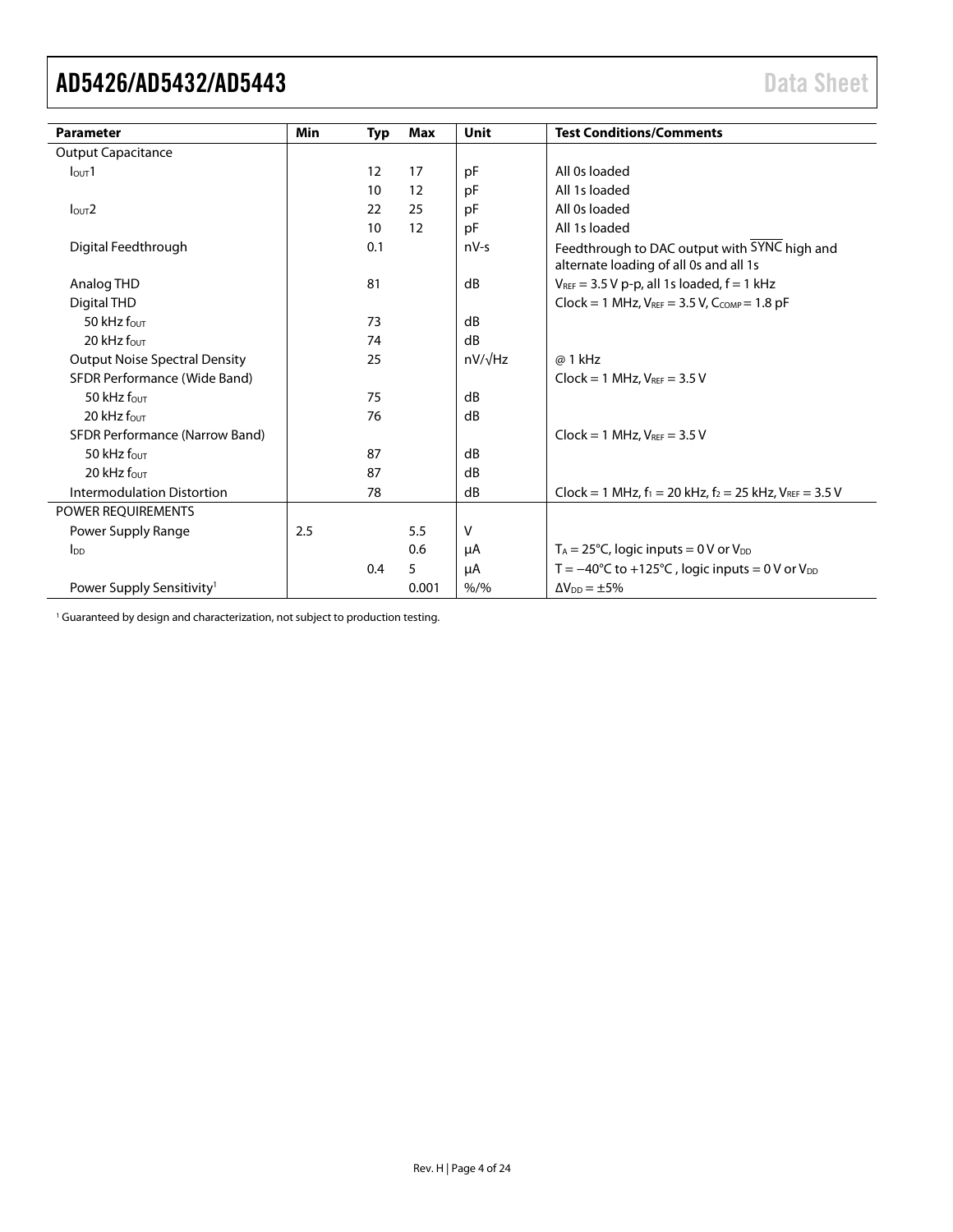#### <span id="page-4-0"></span>**TIMING CHARACTERISTICS**

All input signals are specified with tr = tf = 1 ns (10% to 90% of  $V_{DD}$ ) and timed from a voltage level of ( $V_{IL} + V_{IH}$ )/2.  $V_{DD} = 2.5$  V to 5.5 V,  $V_{REF} = 10$  V,  $I_{OUT} = 0$  V; temperature range for Y version:  $-40^{\circ}\text{C}$  to +125°C; all specifications  $T_{MIN}$  to  $T_{MAX}$ , unless otherwise noted.

| Table 2.           |                |                |             |                                                  |
|--------------------|----------------|----------------|-------------|--------------------------------------------------|
| <b>Parameter</b>   | 2.5 V to 5.5 V | 4.5 V to 5.5 V | <b>Unit</b> | <b>Test Conditions/Comments</b>                  |
| $f_{SCLK}$         | 50             | 50             | MHz max     | Max clock frequency                              |
| t1                 | 20             | 20             | ns min      | SCLK cycle time                                  |
| t <sub>2</sub>     | 8              | 8              | ns min      | SCLK high time                                   |
| t3                 | 8              | 8              | ns min      | <b>SCLK low time</b>                             |
| $t_4$ <sup>1</sup> | 13             | 13             | ns min      | SYNC falling edge to SCLK active edge setup time |
| t5                 | 5              | 5              | ns min      | Data setup time                                  |
| t6                 | 3              | 3              | ns min      | Data hold time                                   |
| t7                 | 5              | 5              | ns min      | SYNC rising edge to SCLK active edge             |
| ts                 | 30             | 30             | ns min      | Minimum SYNC high time                           |
| $t_9^2$ , 3        | 80             | 45             | ns typ      | SCLK active edge to SDO valid                    |
|                    | 120            | 65             | ns max      |                                                  |

<sup>1</sup> Falling or rising edge as determined by control bits of serial word.

<sup>2</sup> Daisy-chain and readback modes cannot operate at maximum clock frequency. SDO timing specifications measured with load circuit, as shown i[n Figure 4.](#page-5-2) <sup>3</sup> SDO operates with a VDD of 3.0 V to 5.5 V.



**ALTERNATIVELY, DATA MAY BE CLOCKED INTO INPUT SHIFT REGISTER ON RISING EDGE OF SCLK AS DETERMINED BY CONTROL BITS. TIMING AS PER ABOVE, WITH SCLK INVERTED.**

*Figure 2. Standalone Mode Timing Diagram*



*Figure 3. Daisy-Chain and Readback Modes Timing Diagram*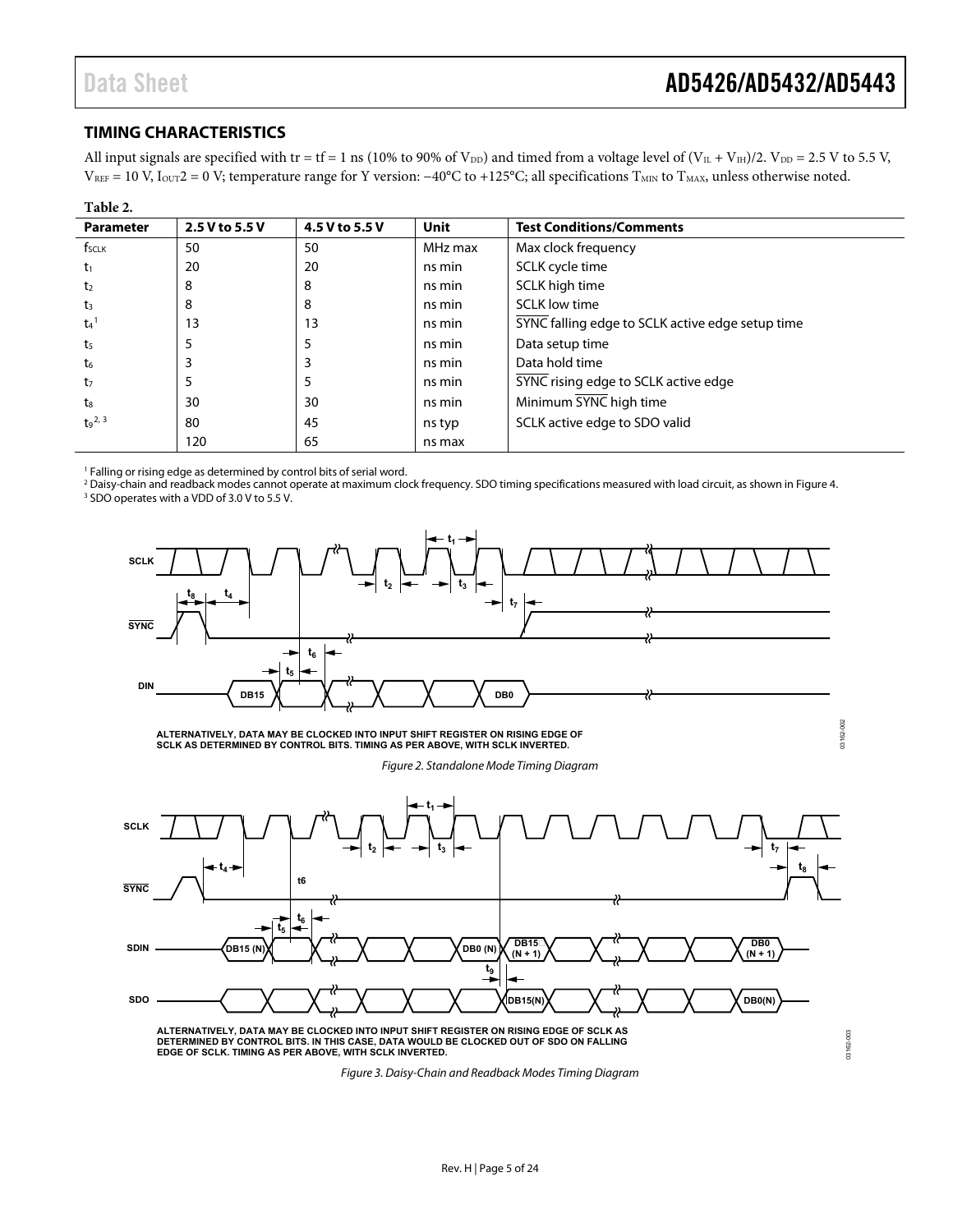### <span id="page-5-0"></span>ABSOLUTE MAXIMUM RATINGS

Transient currents of up to 100 mA do not cause SCR latch-up.  $T_A = 25$ °C, unless otherwise noted.

#### **Table 3.**

| <b>Parameter</b>                             | Rating                              |
|----------------------------------------------|-------------------------------------|
| V <sub>DD</sub> to GND                       | $-0.3$ V to $+7$ V                  |
| $V_{REF}$ , $R_{FB}$ to GND                  | $-12V$ to $+12V$                    |
| $IOUT1$ , $IOUT2$ to GND                     | $-0.3$ V to V <sub>DD</sub> + 0.3 V |
| Logic Inputs and Output <sup>1</sup>         | $-0.3$ V to V <sub>DD</sub> + 0.3 V |
| Operating Temperature Range                  |                                     |
| Extended Industrial (Y Version)              | $-40^{\circ}$ C to $+125^{\circ}$ C |
| Storage Temperature Range                    | $-65^{\circ}$ C to $+150^{\circ}$ C |
| <b>Junction Temperature</b>                  | $150^{\circ}$ C                     |
| 10-lead MSOP $\theta_{JA}$ Thermal Impedance | 206°C/W                             |
| Lead Temperature, Soldering (10 sec)         | $300^{\circ}$ C                     |
| IR Reflow, Peak Temperature (<20 sec)        | $235^{\circ}$ C                     |

<span id="page-5-3"></span><sup>1</sup> Overvoltages at SCLK,  $\overline{\text{SYNC}}$ , and DIN are clamped by internal diodes.

Stresses at or above those listed under Absolute Maximum Ratings may cause permanent damage to the product. This is a stress rating only; functional operation of the product at these or any other conditions above those indicated in the operational section of this specification is not implied. Operation beyond the maximum operating conditions for extended periods may affect product reliability.



*Figure 4. Load Circuit for SDO Timing Specifications*

#### <span id="page-5-2"></span><span id="page-5-1"></span>**ESD CAUTION**



ESD (electrostatic discharge) sensitive device. Charged devices and circuit boards can discharge without detection. Although this product features patented or proprietary protection circuitry, damage may occur on devices subjected to high energy ESD. Therefore, proper ESD precautions should be taken to avoid performance degradation or loss of functionality.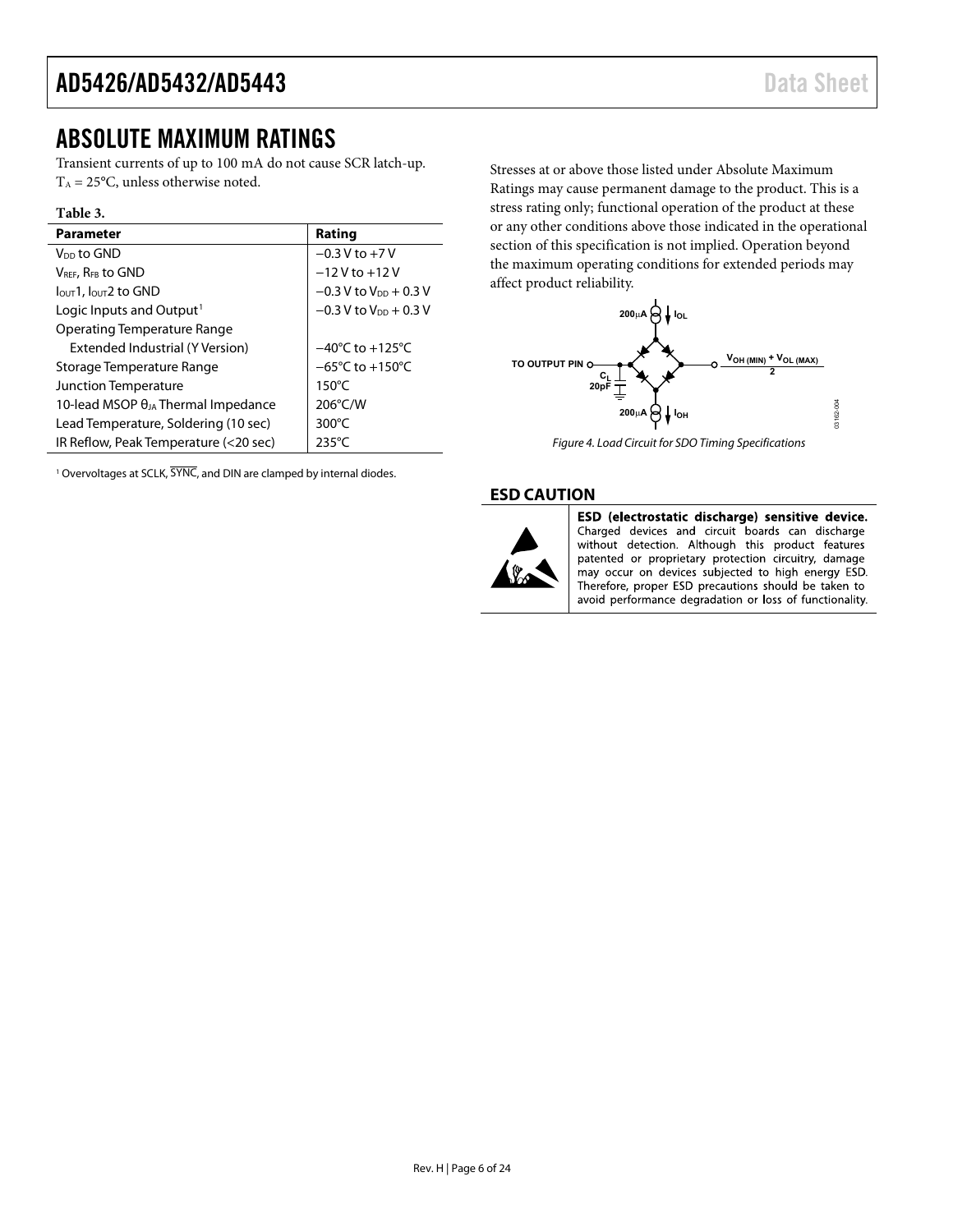### <span id="page-6-0"></span>PIN CONFIGURATION AND FUNCTION DESCRIPTIONS



*Figure 5. Pin Configuration*

#### **Table 4. Pin Function Descriptions**

| Pin No. | <b>Mnemonic</b>         | <b>Description</b>                                                                                                                                                                                                                                                                                                                                                                                                                                                                                                                        |
|---------|-------------------------|-------------------------------------------------------------------------------------------------------------------------------------------------------------------------------------------------------------------------------------------------------------------------------------------------------------------------------------------------------------------------------------------------------------------------------------------------------------------------------------------------------------------------------------------|
|         | $I_{\text{OUT}}1$       | DAC Current Output.                                                                                                                                                                                                                                                                                                                                                                                                                                                                                                                       |
|         | $I_{\text{OUT}}2$       | DAC Analog Ground. This pin should normally be tied to the analog ground of the system.                                                                                                                                                                                                                                                                                                                                                                                                                                                   |
| 3       | <b>GND</b>              | Digital Ground Pin.                                                                                                                                                                                                                                                                                                                                                                                                                                                                                                                       |
| 4       | <b>SCLK</b>             | Serial Clock Input. By default, data is clocked into the input shift register on the falling edge of the serial clock<br>input. Alternatively, by means of the serial control bits, the device may be configured such that data is clocked into<br>the shift register on the rising edge of SCLK. The device can accommodate clock rates up to 50 MHz.                                                                                                                                                                                    |
| 5       | <b>SDIN</b>             | Serial Data Input. Data is clocked into the 16-bit input register on the active edge of the serial clock input. By<br>default, on power-up, data is clocked into the shift register on the falling edge of SCLK. The control bits allow the<br>user to change the active edge to rising edge.                                                                                                                                                                                                                                             |
| 6       | <b>SYNC</b>             | Active Low Control Input. This is the frame synchronization signal for the input data. When SYNC goes low, it<br>powers on the SCLK and DIN buffers, and the input shift register is enabled. Data is loaded to the mode, the serial<br>interface counts clocks, and data is latched to the shift register on the 16th active clock edge.                                                                                                                                                                                                 |
|         | SDO.                    | Serial Data Output. This allows a number of parts to be daisy-chained. By default, data is clocked into the shift<br>register on the falling edge and out via SDO on the rising edge of SCLK. Data is always clocked out on the<br>alternate edge to loading data to the shift register. Writing the readback control word to the shift register makes<br>the DAC register contents available for readback on the SDO pin, clocked out on the opposite edges to the active<br>clock edge. SDO operates with a $V_{DD}$ of 3.0 V to 5.5 V. |
| 8       | V <sub>DD</sub>         | Positive Power Supply Input. These parts can be operated from a supply of 2.5 V to 5.5 V.                                                                                                                                                                                                                                                                                                                                                                                                                                                 |
| 9       | <b>V</b> <sub>REF</sub> | DAC Reference Voltage Input.                                                                                                                                                                                                                                                                                                                                                                                                                                                                                                              |
| 10      | $R_{FB}$                | DAC Feedback Resistor Pin. Establish voltage output for the DAC by connecting to external amplifier output.                                                                                                                                                                                                                                                                                                                                                                                                                               |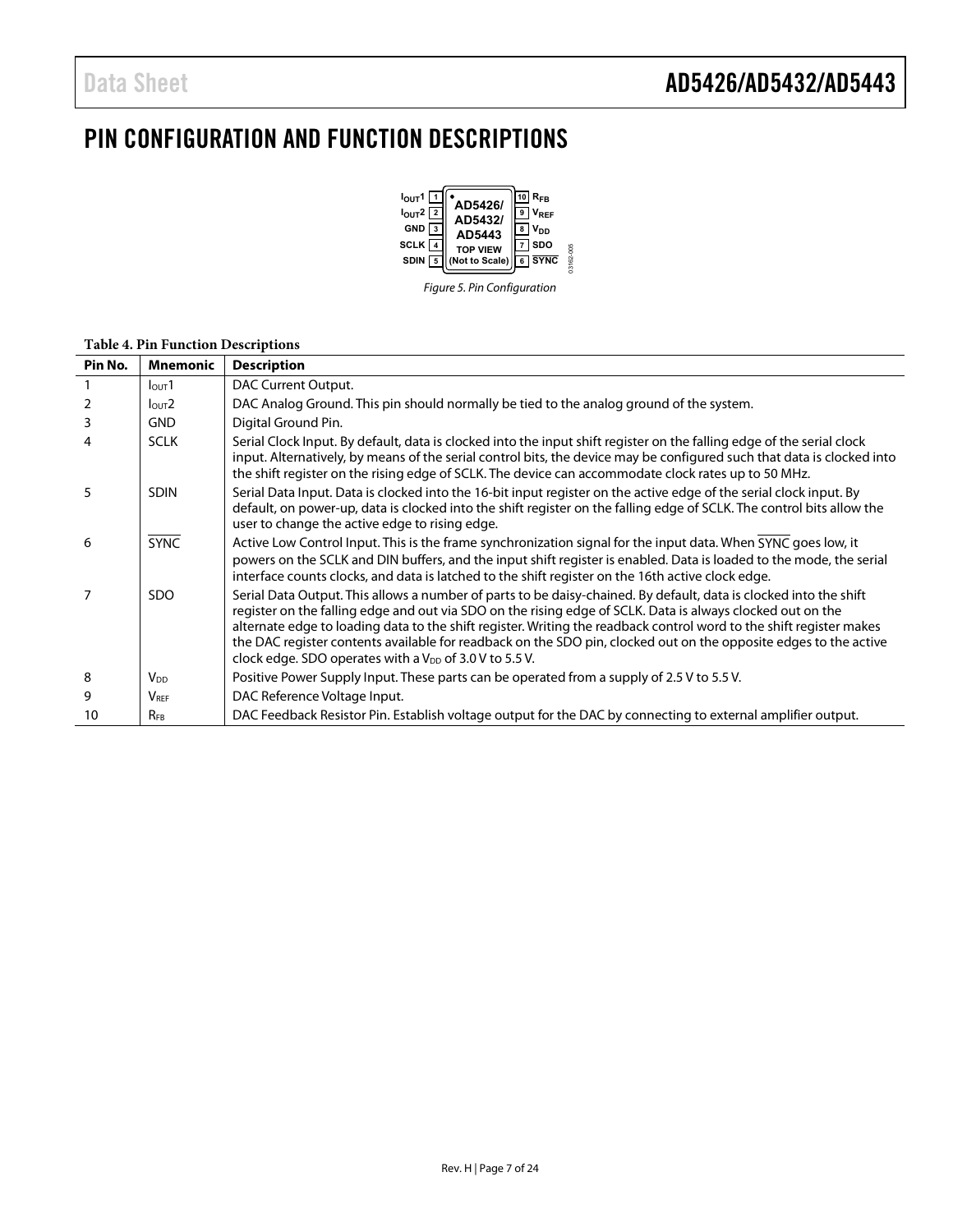<span id="page-7-0"></span>

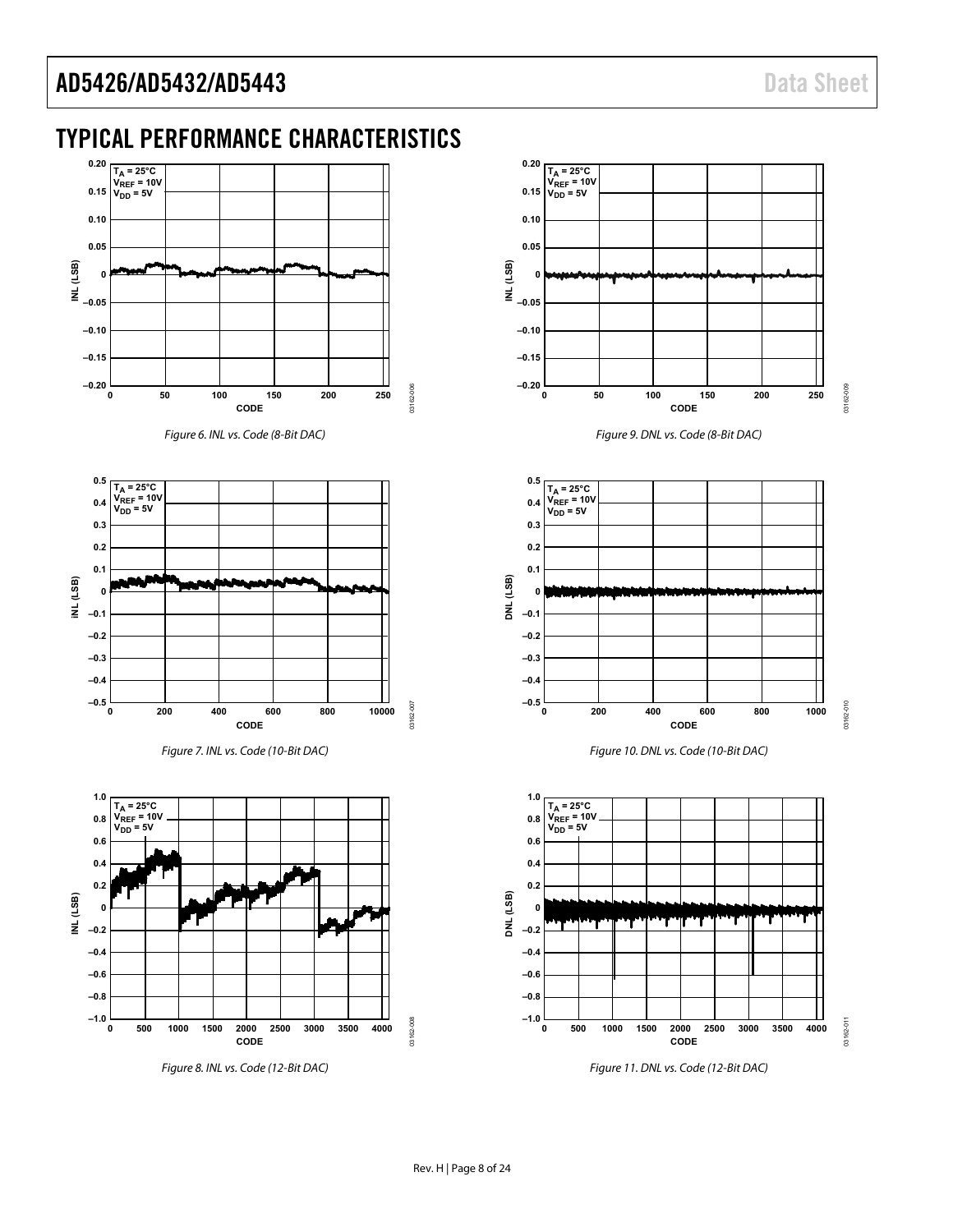









*Figure 14. Gain Error vs. Temperature*

### Data Sheet **AD5426/AD5432/AD5443**



*Figure 15. Linearity vs. VBIAS Voltage Applied to IOUT2*

<span id="page-8-0"></span>

*Figure 16. Linearity vs. VBIAS Voltage Applied to IOUT2*



*Figure 17. Gain and Offset Errors vs. VBIAS Voltage Applied to IOUT2*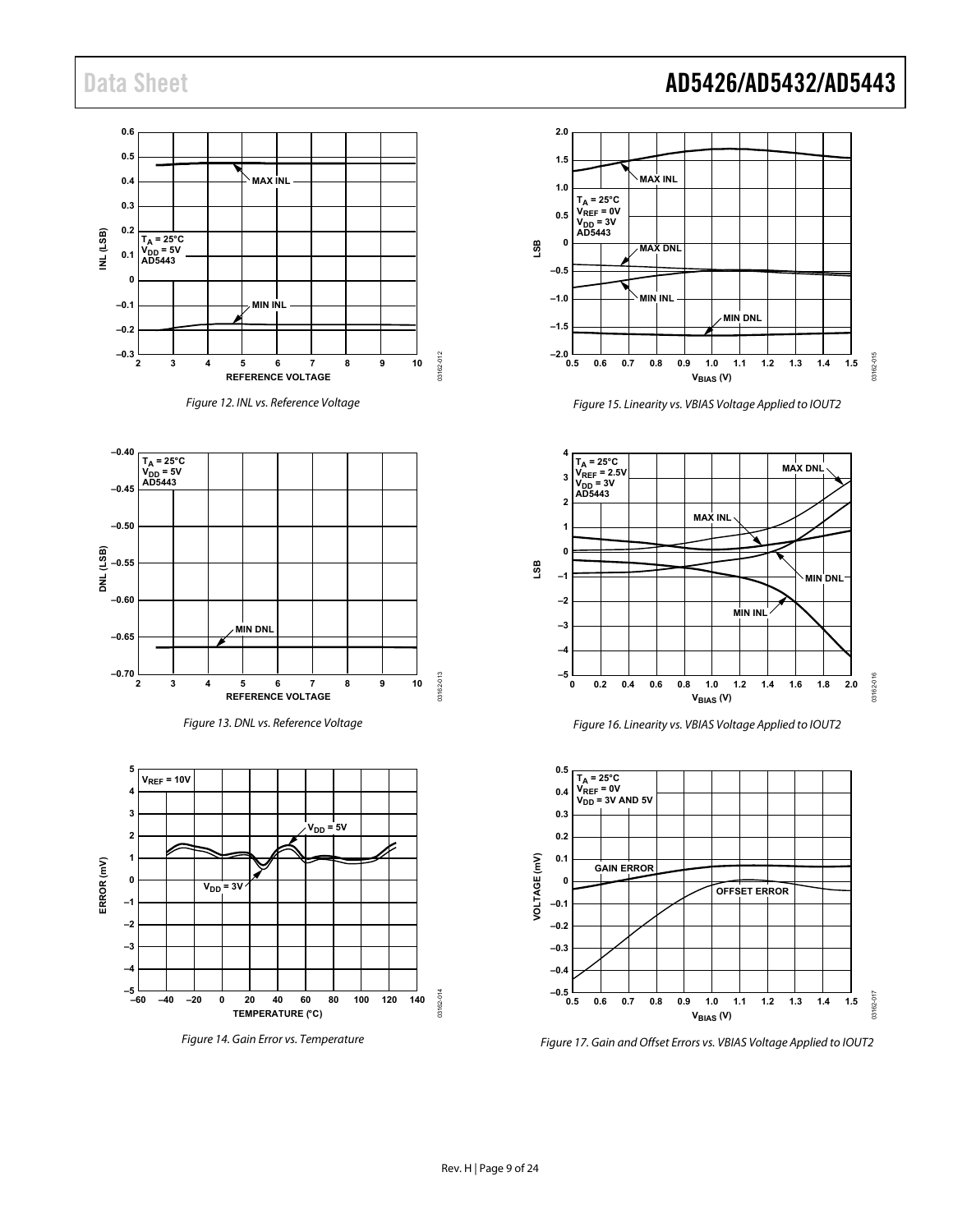

*Figure 18. Gain and Offset Errors vs. VBIAS Voltage Applied to IOUT2*



*Figure 19. Linearity vs. VBIAS Voltage Applied to IOUT2*



<span id="page-9-0"></span>*Figure 20. Linearity vs. VBIAS Voltage Applied to IOUT2*



*Figure 21. Supply Current vs. Logic Input Voltage, SYNC (SCLK), DATA = 0*



*Figure 22. IOUT1 Leakage Current vs. Temperature*



*Figure 23. Supply Current vs. Temperature*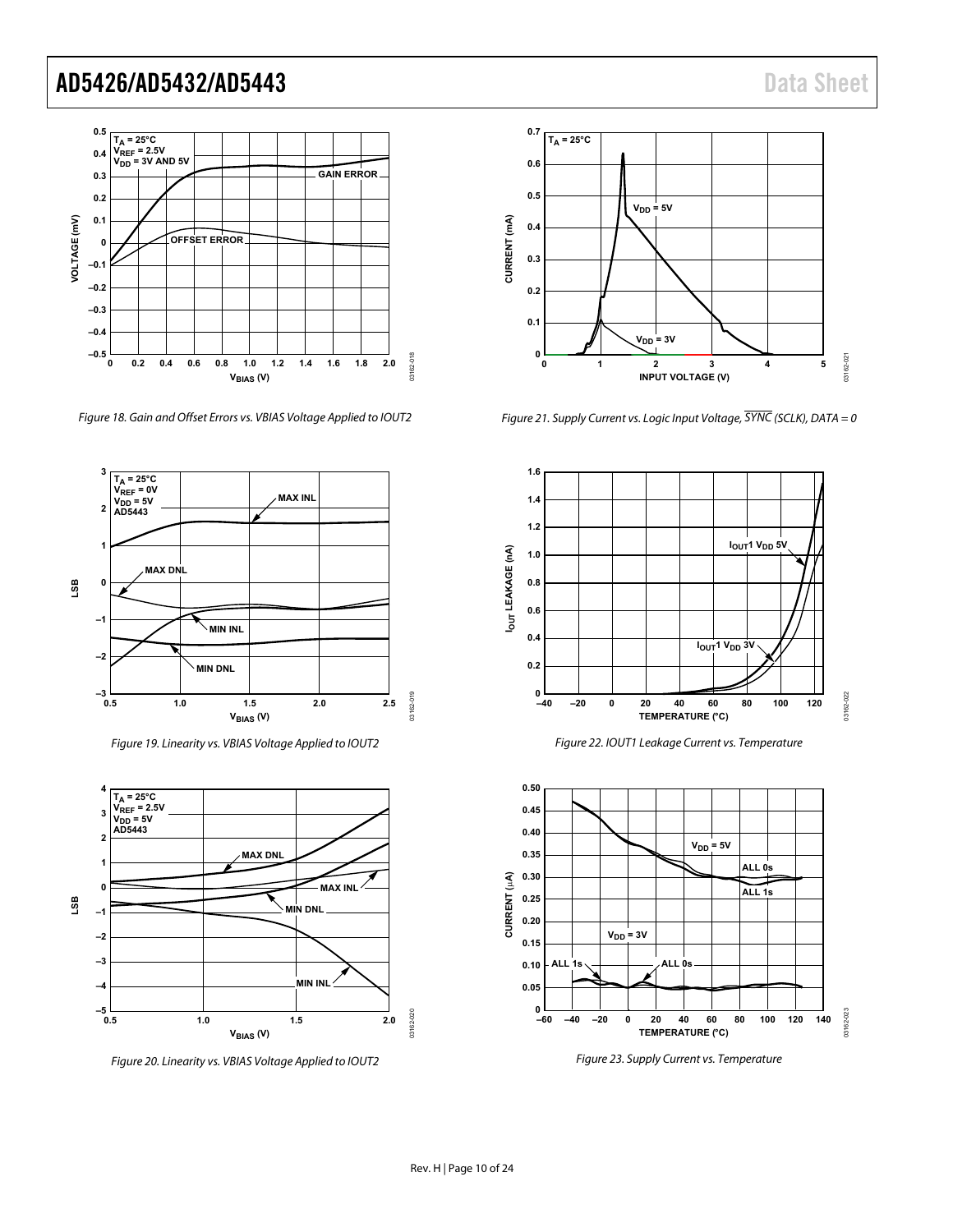





*Figure 25. Reference Multiplying Bandwidth vs. Frequency and Code*



*Figure 26. Reference Multiplying Bandwidth—All 1s Loaded*

### Data Sheet **AD5426/AD5432/AD5443**



*Figure 27. Reference Multiplying Bandwidth vs. Frequency and Compensation Capacitor*



*Figure 28. Midscale Transition VREF = 0 V*

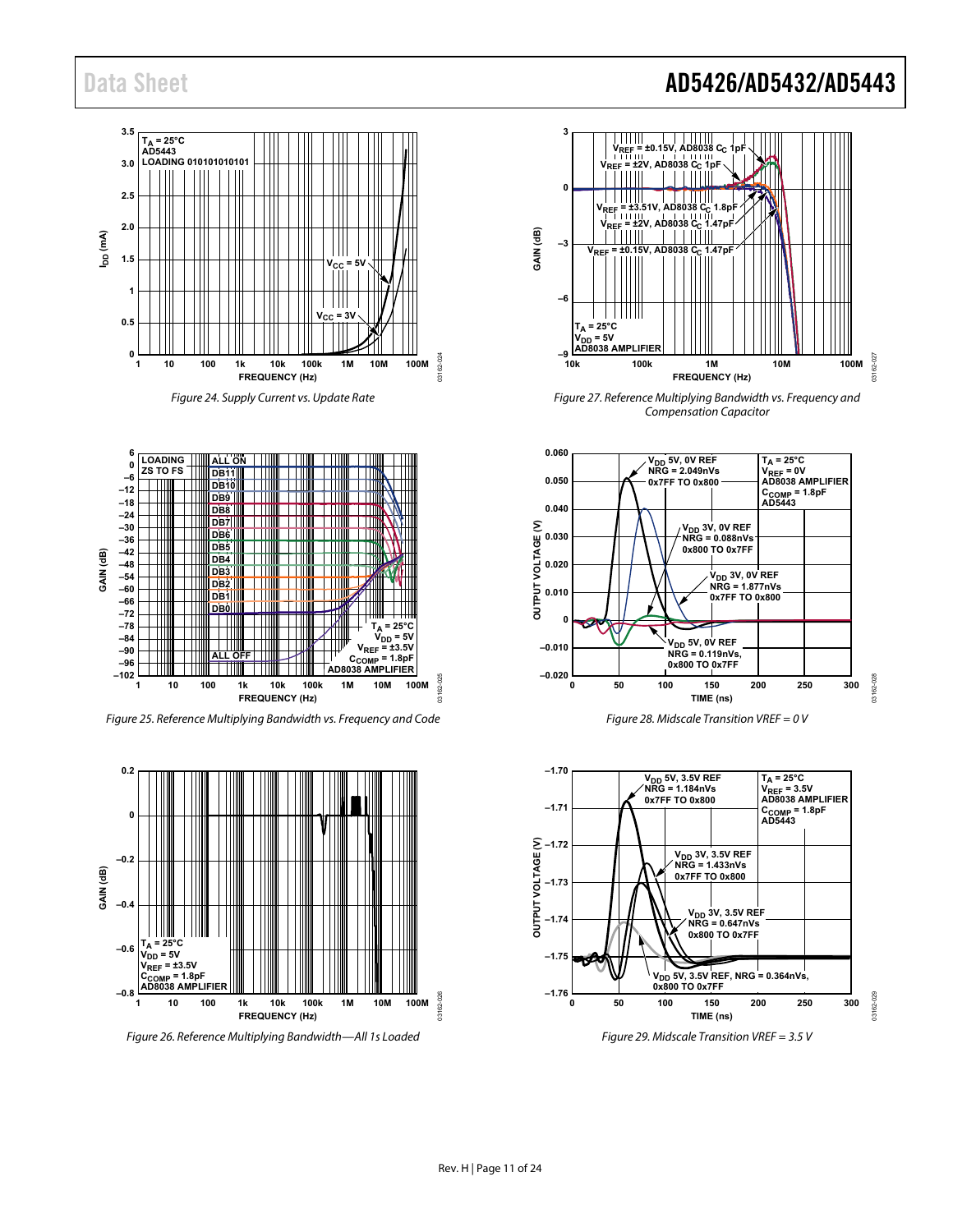

Figure 30. Power Supply Rejection vs. Frequency



Figure 31. THD and Noise vs. Frequency





Figure 33. Wideband SFDR vs. four Frequency (AD5443)





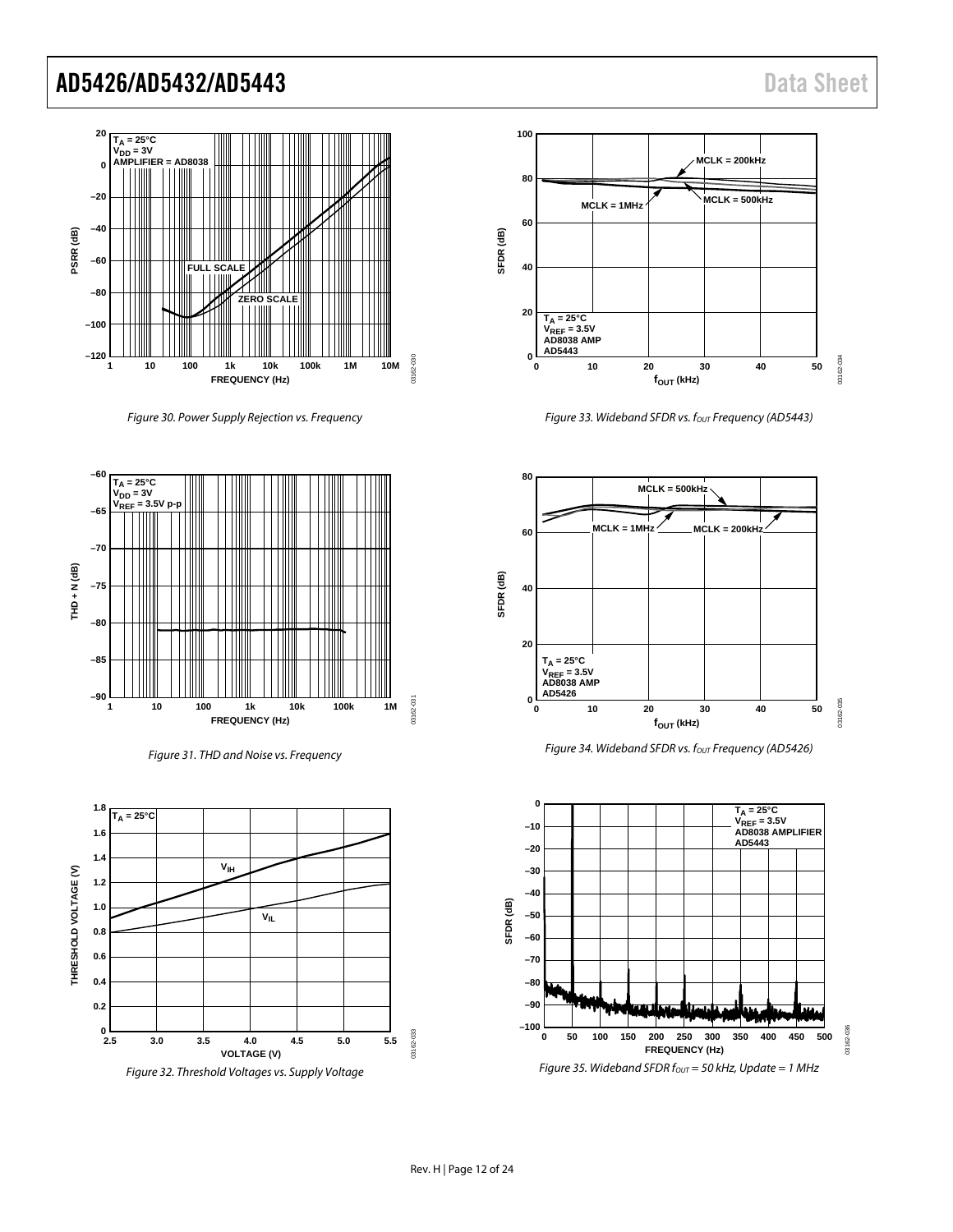



Figure 38. Narrowband ( $\pm$ 50%) SFDR f<sub>out</sub> = 20 kHz, Update = 1 MHz



Figure 39. Narrowband ( $\pm$ 50%) IMD f<sub>out</sub> = 20 kHz, 25 kHz, Update = 1 MHz

**0 TA = 25°C VREF = 3.5V AD8038 AMPLIFIER AD5443 –10 –20 –30 –40** SFDR (dB) **SFDR (dB) –50 –60 –70 –80 –90** 'W' v, Liontai **–100** 03162-038 **25 30 35 40 50 55 45 60 65 70 75 FREQUENCY (Hz)**

Figure 37. Narrowband ( $\pm$ 50%) SFDR f<sub>OUT</sub> = 50 kHz, Update = 1 MHz

03162-038

### Data Sheet **AD5426/AD5432/AD5443**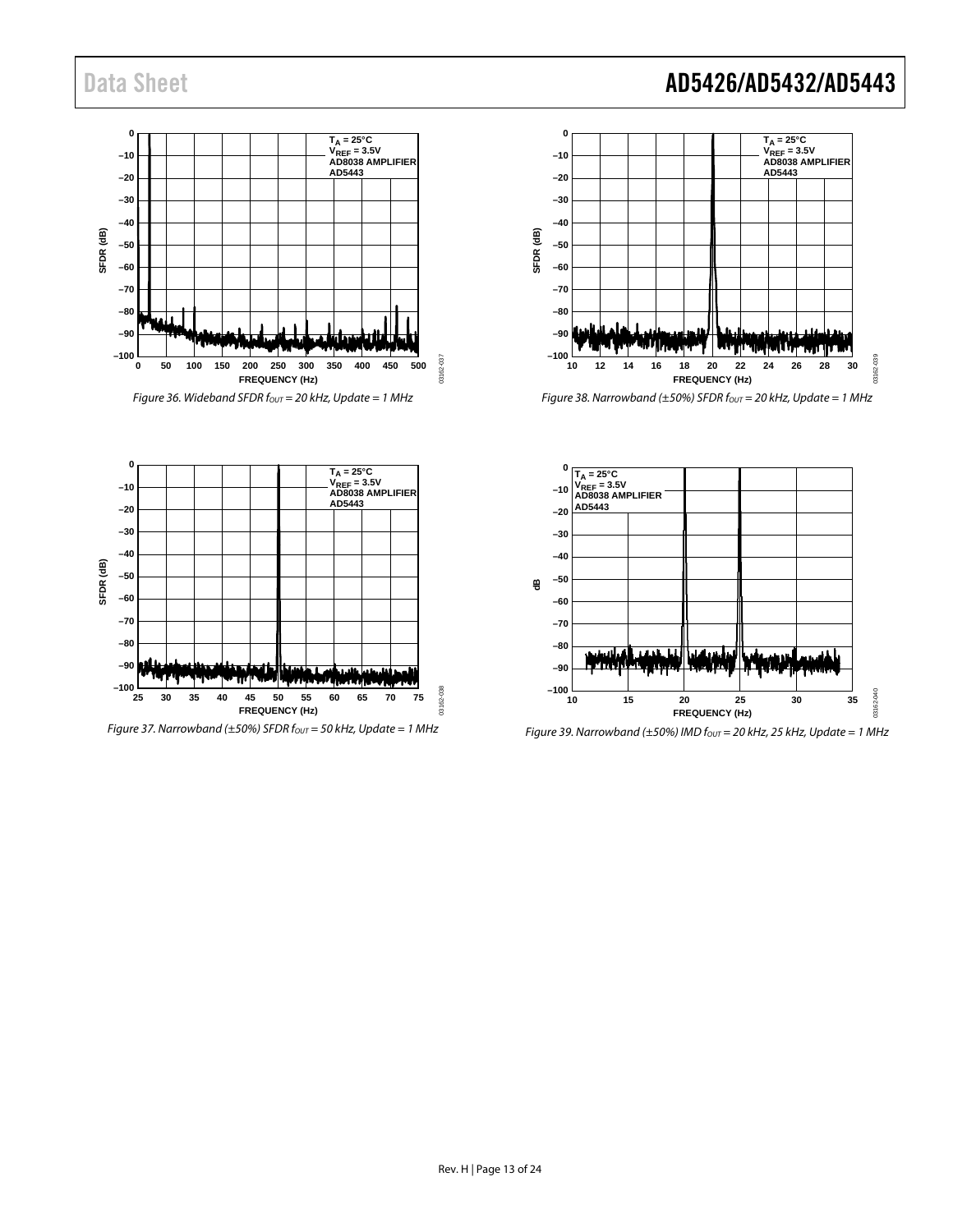### <span id="page-13-0"></span>**TERMINOLOGY**

#### **Relative Accuracy**

Relative accuracy or endpoint nonlinearity is a measure of the maximum deviation from a straight line passing through the endpoints of the DAC transfer function. It is measured after adjusting for 0 and full scale and is normally expressed in LSBs or as a percentage of full-scale reading.

#### **Differential Nonlinearity**

Differential nonlinearity is the difference between the measured change and the ideal 1 LSB change between any two adjacent codes. A specified differential nonlinearity of −1 LSB maximum over the operating temperature range ensures monotonicity.

#### **Gain Error**

Gain error or full-scale error is a measure of the output error between an ideal DAC and the actual device output. For these DACs, ideal maximum output is  $V_{REF}$  – 1 LSB. Gain error of the DACs is adjustable to 0 with external resistance.

#### **Output Leakage Current**

Output leakage current is current that flows in the DAC ladder switches when these are turned off. For the Iour1 terminal, it can be measured by loading all 0s to the DAC and measuring the  $I<sub>OUT</sub>1$  current. Minimum current flows in the  $I<sub>OUT</sub>2$  line when the DAC is loaded with all 1s.

#### **Output Capacitance**

Capacitance from I<sub>OUT</sub>1 or I<sub>OUT</sub>2 to AGND.

#### **Output Current Settling Time**

This is the amount of time it takes for the output to settle to a specified level for a full-scale input change. For these devices, it is specified with a 100  $\Omega$  resistor to ground.

The settling time specification includes the digital delay from SYNC rising edge to the full-scale output charge.

#### **Digital-to-Analog Glitch Impulse**

The amount of charge injected from the digital inputs to the analog output when the inputs change state. This is normally specified as the area of the glitch in either pA-s or nV-s depending upon whether the glitch is measured as a current or voltage signal.

#### **Digital Feedthrough**

When the device is not selected, high frequency logic activity on the device digital inputs may be capacitively coupled to show up as noise on the I<sub>OUT</sub> pins and subsequently into the following circuitry. This noise is digital feedthrough.

#### **Multiplying Feedthrough Error**

This is the error due to capacitive feedthrough from the DAC reference input to the DAC  $I_{\text{OUT}}1$  terminal, when all 0s are loaded to the DAC.

#### **Total Harmonic Distortion (THD)**

The DAC is driven by an ac reference. The ratio of the rms sum of the harmonics of the DAC output to the fundamental value is the THD. Usually only the lower order harmonics are included, such as second to fifth.

$$
THD = 20 \log \frac{\sqrt{(V_2^2 + V_3^2 + V_4^2 + V_5^2)}}{V_1}
$$

#### **Digital Intermodulation Distortion**

Second-order intermodulation distortion (IMD) measurements are the relative magnitude of the fa and fb tones generated digitally by the DAC and the second-order products at 2fa − fb and 2fb − fa.

#### **Spurious-Free Dynamic Range (SFDR)**

SFDR is the usable dynamic range of a DAC before spurious noise interferes or distorts the fundamental signal. It is the measure of the difference in amplitude between the fundamental and the largest harmonically or nonharmonically related spur from dc to full Nyquist bandwidth (half the DAC sampling rate, or f<sub>s</sub>/2). Narrow band SFDR is a measure of SFDR over an arbitrary window size, in this case 50% of the fundamental. Digital SFDR is a measure of the usable dynamic range of the DAC when the signal is a digitally generated sine wave.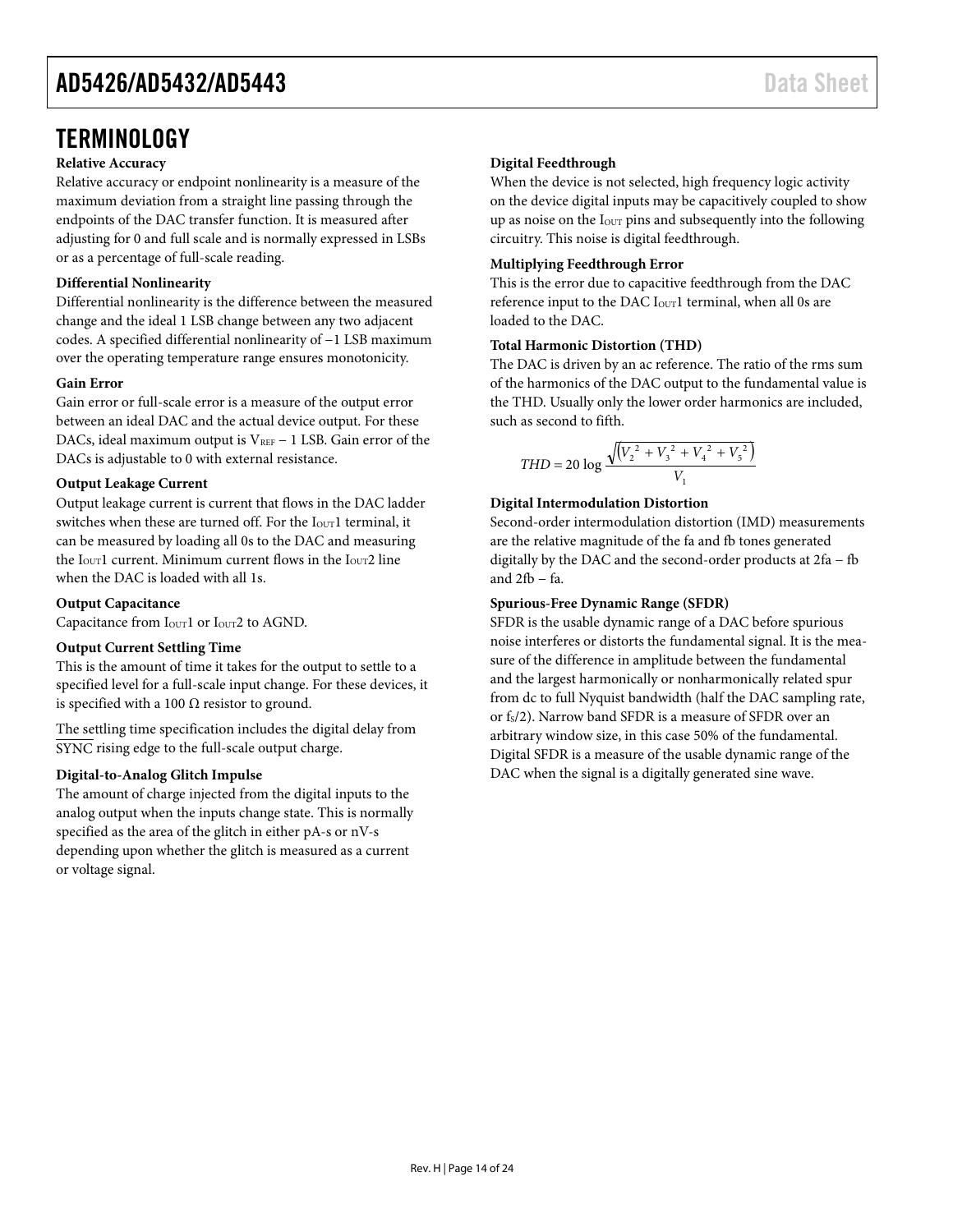### <span id="page-14-0"></span>THEORY OF OPERATION

The [AD5426,](http://www.analog.com/AD5426?doc=ad5426_5432_5443.pdf) [AD5432,](http://www.analog.com/AD5432?doc=ad5426_5432_5443.pdf) and [AD5443](http://www.analog.com/AD5443?doc=ad5426_5432_5443.pdf) are 8-, 10-, and 12-bit current output DACs consisting of a standard inverting R-2R ladder configuration. A simplified diagram for the 8-bi[t AD5426](http://www.analog.com/AD5426?doc=ad5426_5432_5443.pdf) is shown in [Figure 40.](#page-14-2) The matching feedback resistor, RFB, has a value of R. The value of R is typically 10 kΩ (minimum 8 kΩ and maximum 12 kΩ). If I<sub>OUT</sub>1 and I<sub>OUT</sub>2 are kept at the same potential, a constant current flows in each ladder leg, regardless of digital input code. Therefore, the input resistance presented at VREF is always constant and nominally of value R. The DAC output (IOUT) is code-dependent, producing various resistances and capacitances. External amplifier choice should take into account the variation in impedance generated by the DAC on the amplifiers inverting input node.



*Figure 40. Simplified Ladder*

<span id="page-14-2"></span>Access is provided to the  $V_{REF}$ ,  $R_{FB}$ ,  $I_{OUT}1$ , and  $I_{OUT}2$  terminals of the DAC, making the device extremely versatile and allowing it to be configured in several different operating modes. For example, it can be configured to provide a unipolar output, 4-quadrant multiplication in bipolar or single-supply modes of operation. Note that a matching switch is used in series with the internal RFB feedback resistor. If users attempt to measure RFB, power must be applied to  $V_{DD}$  to achieve continuity.

#### <span id="page-14-1"></span>**CIRCUIT OPERATION**

#### *Unipolar Mode*

Using a single op amp, these devices can easily be configured to provide 2-quadrant multiplying operation or a unipolar output voltage swing, as shown in [Figure 41.](#page-14-3)

When an output amplifier is connected in unipolar mode, the output voltage is given by

$$
V_{OUT} = -V_{REF} \times \frac{D}{2^n}
$$

where *D* is the fractional representation of the digital word loaded to the DAC, and n is the number of bits.

 $D = 0$  to 255 (8-bit [AD5426\)](http://www.analog.com/AD5426?doc=ad5426_5432_5443.pdf)  $= 0$  to 1023 (10-bi[t AD5432\)](http://www.analog.com/AD5432?doc=ad5426_5432_5443.pdf)  $= 0$  to 4095 (12-bi[t AD5443\)](http://www.analog.com/AD5443?doc=ad5426_5432_5443.pdf) Note that the output voltage polarity is opposite to the  $V_{REF}$ polarity for dc reference voltages.

These DACs are designed to operate with either negative or positive reference voltages. The V<sub>DD</sub> power pin is used by only the internal digital logic to drive the DAC switches' on and off states.

These DACs are also designed to accommodate ac reference input signals in the range of −10 V to +10 V.

With a fixed 10 V reference, the circuit shown in [Figure 41](#page-14-3) gives a unipolar 0 V to −10 V output voltage swing. When  $V_{IN}$  is an ac signal, the circuit performs 2-quadrant multiplication. [Table 5](#page-14-4) shows the relationship between digital code and expected output voltage for unipolar operation [\(AD5426,](http://www.analog.com/AD5426?doc=ad5426_5432_5443.pdf) 8-bit device).

#### <span id="page-14-4"></span>**Table 5. Unipolar Code Table**

| <b>Analog Output (V)</b>            |
|-------------------------------------|
| $-V_{REF}$ (255/256)                |
| $-V_{REF}$ (128/256) = $-V_{REF}/2$ |
| $-V_{REF}$ (1/256)                  |
| $-V_{REF}$ (0/256) = 0              |
|                                     |



<span id="page-14-3"></span>*Figure 41. Unipolar Operation*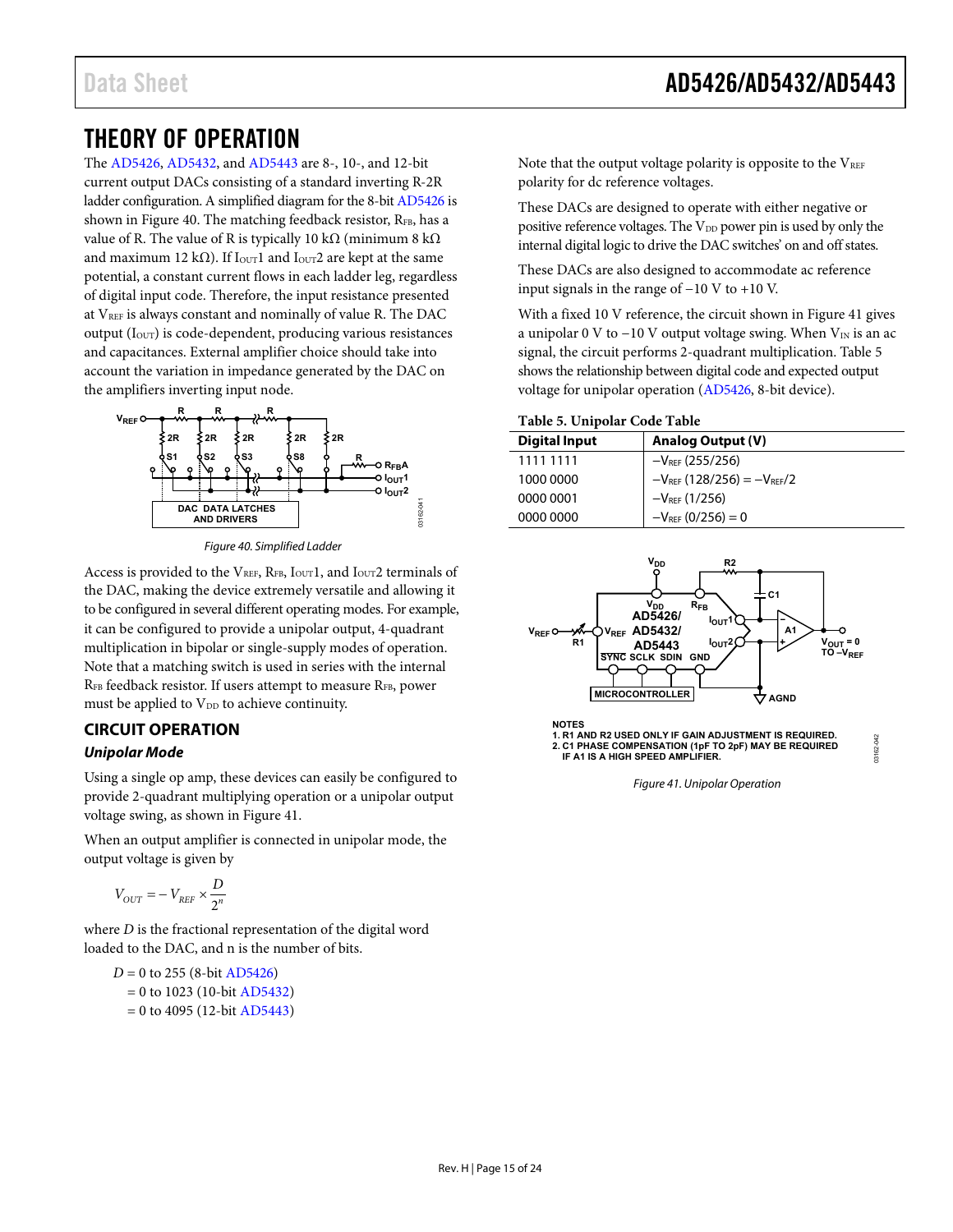#### *Bipolar Operation*

In some applications, it may be necessary to generate full 4-quadrant multiplying operation or a bipolar output swing. This can easily be accomplished by using another external amplifier and some external resistors, as shown i[n Figure 42.](#page-15-0)  In this circuit, the second amplifier, A2, provides a gain of 2. Biasing the external amplifier with an offset from the reference voltage results in full 4-quadrant multiplying operation. The transfer function of this circuit shows that both negative and positive output voltages are created as the input data, D, which is incremented from code zero ( $V_{OUT} = -V_{REF}$ ) to midscale ( $V_{\text{OUT}} = 0$  V) to full scale ( $V_{\text{OUT}} = +V_{\text{REF}}$ ).

$$
V_{OUT} = \left(V_{REF} \times \frac{D}{2^{n-1}}\right) - V_{REF}
$$

where D is the fractional representation of the digital word loaded to the DAC and n is the resolution of the DAC.

```
D = 0 to 255 (8-bit AD5426)
 = 0 to 1023 (10-bit AD5432)
= 0t AD5443)
```
When  $V_{IN}$  is an ac signal, the circuit performs 4-quadrant multiplication.

[Table 6](#page-15-1) shows the relationship between digital code and the expected output voltage for bipolar operation [\(AD5426,](http://www.analog.com/AD5426?doc=ad5426_5432_5443.pdf)  8-bit device).

#### <span id="page-15-1"></span>**Table 6. Bipolar Code Table**

| <b>Digital Input</b> | <b>Analog Output (V)</b> |
|----------------------|--------------------------|
| 1111 1111            | $+V_{REF}$ (127/128)     |
| 1000 0000            | 0                        |
| 0000 0001            | $-V_{REF}$ (127/128)     |
| 0000 0000            | $-V_{REF}$ (128/128)     |

#### *Stability*

In the I-to-V configuration, the  $I<sub>OUT</sub>$  of the DAC and the inverting node of the op amp must be connected as close as possible and proper PCB layout techniques must be employed. Since every code change corresponds to a step function, gain peaking may occur if the op amp has limited gain bandwidth product (GBP) and there is excessive parasitic capacitance at the inverting node. This parasitic capacitance introduces a pole into the open-loop response that can cause ringing or instability in closed-loop applications.

An optional compensation capacitor, C1, can be added in parallel with R<sub>FB</sub> for stability, as shown i[n Figure 41](#page-14-3) an[d Figure 42.](#page-15-0) Too small a value of C1 can produce ringing at the output, while too large a value can adversely affect the settling time. C1 should be found empirically, but 1 pF to 2 pF is generally adequate for compensation.

03162-043

13162-043



<span id="page-15-0"></span>**3. C1 PHASE COMPENSATION (1pF TO 2pF) MAY BE REQUIRED IF A1/A2 IS A HIGH SPEED AMPLIFIER.**

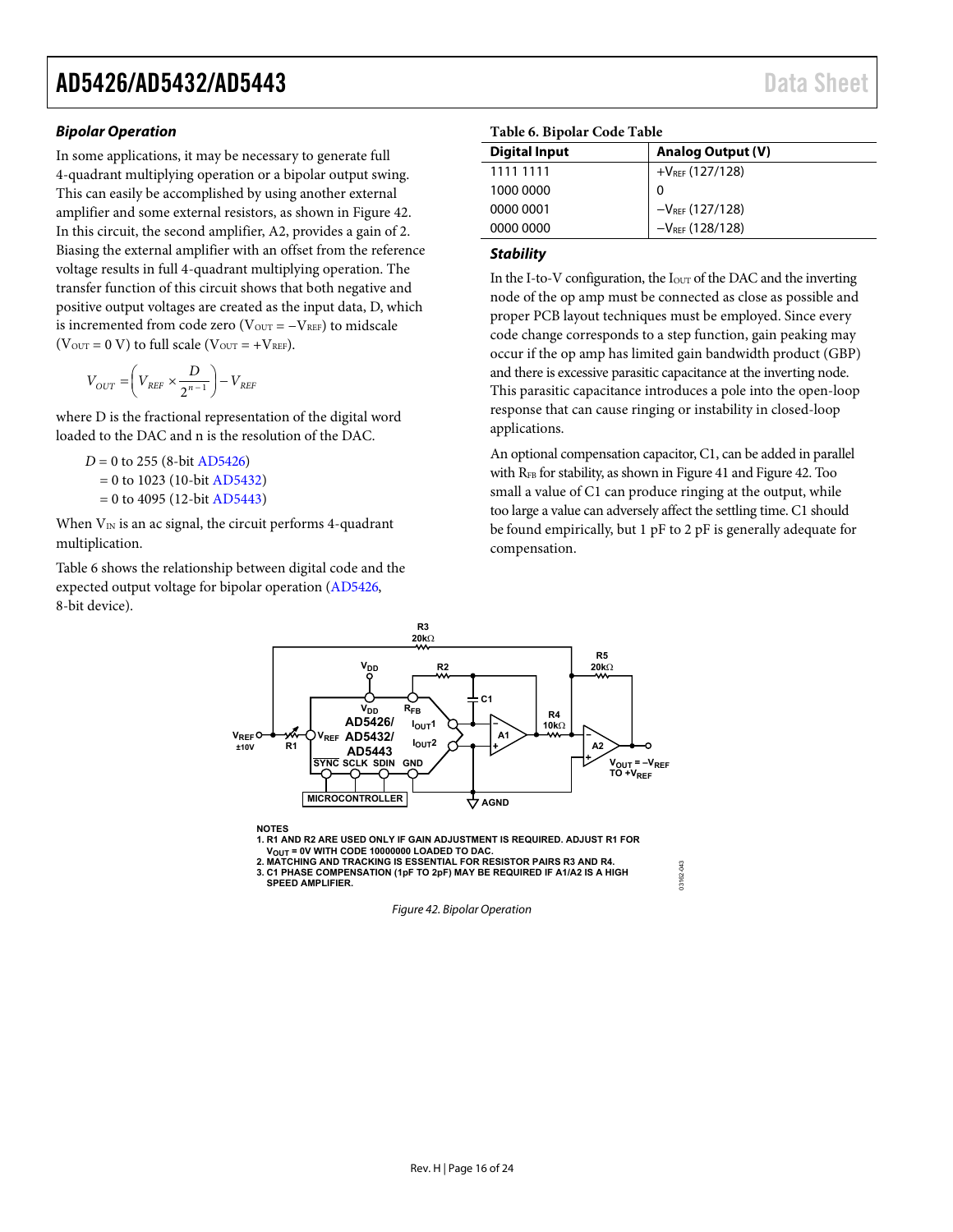### Data Sheet **AD5426/AD5432/AD5443**

### <span id="page-16-0"></span>**SINGLE-SUPPLY APPLICATIONS**

#### *Current Mode Operation*

These DACs are specified and tested to guarantee operation in single-supply applications. In the current mode circuit o[f Figure](#page-16-2) 43, I<sub>OUT</sub>2 and hence I<sub>OUT</sub>1 is biased positive by an amount applied to VBIAS.





<span id="page-16-2"></span>In this configuration, the output voltage is given by

 $V_{OUT} = \{D \times (R_{FB}/R_{DAC}) \times (V_{BIAS} - V_{IN})\} + V_{BIAS}$ 

As *D* varies from 0 to 255 [\(AD5426\)](http://www.analog.com/AD5426?doc=ad5426_5432_5443.pdf), 1023 [\(AD5432\)](http://www.analog.com/AD5432?doc=ad5426_5432_5443.pdf) or 4095 [\(AD5443\)](http://www.analog.com/AD5443?doc=ad5426_5432_5443.pdf), the output voltage varies from

 $V_{OUT} = V_{BIAS}$  to  $V_{OUT} = 2 V_{BIAS} - V_{IN}$ 

VBIAS should be a low impedance source capable of sinking and sourcing all possible variations in current at the I<sub>OUT</sub>2 terminal without any problems.

It is important to note that  $V_{IN}$  is limited to low voltages because the switches in the DAC ladder no longer have the same source drain drive voltage. As a result, their on resistance differs, which degrades the linearity of the DAC. See [Figure 15](#page-8-0) to [Figure 20.](#page-9-0)

#### *Voltage Switching Mode of Operation*

[Figure 44](#page-16-3) shows these DACs operating in the voltage switching mode. The reference voltage,  $V_{IN}$ , is applied to the I<sub>OUT</sub>1 pin, I<sub>OUT</sub>2 is connected to AGND, and the output voltage is available at the  $V_{REF}$  terminal. In this configuration, a positive reference voltage results in a positive output voltage, making single-supply operation possible. The output from the DAC is voltage at a constant impedance (the DAC ladder resistance), thus an op amp is necessary to buffer the output voltage. The reference input no longer sees a constant input impedance, but one that varies with code. Therefore, the voltage input should be driven from a low impedance source.



*Figure 44. Single-Supply Voltage Switching Mode Operation*

<span id="page-16-3"></span>It is important to note that  $V_{IN}$  is limited to low voltages because the switches in the DAC ladder no longer have the same source drain drive voltage. As a result, their on resistance differs, which degrades the linearity of the DAC.

Also,  $V_{IN}$  must not go negative by more than 0.3 V or an internal diode turns on, exceeding the maximum ratings of the device. In this type of application, the full range of multiplying capability of the DAC is lost.

#### <span id="page-16-1"></span>**ADDING GAIN**

In applications where the output voltage is required to be greater than  $V_{IN}$ , gain can be added with an additional external amplifier or it can be achieved in a single stage. It is important to consider the effect of temperature coefficients of the thin film resistors of the DAC. Simply placing a resistor in series with the RFB resistor causes mismatches in the temperature coefficients, resulting in larger gain temperature coefficient errors. Instead, the circuit shown in [Figure 45](#page-16-4) is a recommended method of increasing the gain of the circuit. R1, R2, and R3 should all have similar temperature coefficients, but they need not match the temperature coefficients of the DAC. This approach is recommended in circuits where gains of greater than 1 are required.

Note that R<sub>FB</sub> is much greater than R2||R3 and that a gain error percentage of  $100 \times (R2||R3)/R<sub>FB</sub>$  must be taken into consideration.



<span id="page-16-4"></span>*Figure 45. Increasing Gain of Current Output DAC*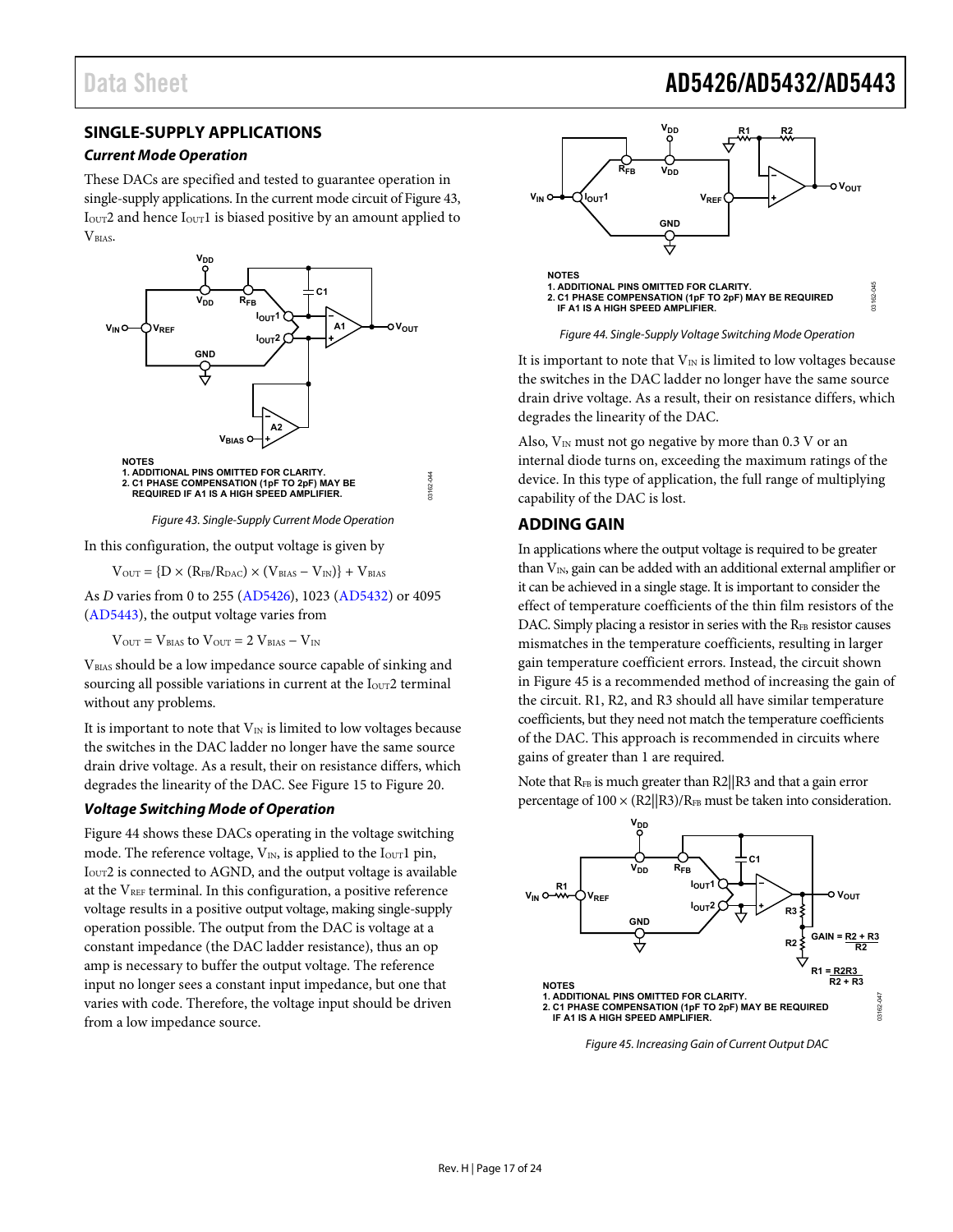#### <span id="page-17-0"></span>**DACS USED AS A DIVIDER OR PROGRAMMABLE GAIN ELEMENT**

Current-steering DACs are very flexible and lend themselves to many different applications. If this type of DAC is connected as the feedback element of an op amp and RFB is used as the input resistor as shown i[n Figure 46,](#page-17-3) then the output voltage is inversely proportional to the digital input fraction, D.

For  $D = 1 - 2^{-n}$  the output voltage is

$$
V_{OUT}=-V_{IN}/D=-V_{IN}/(1-2^{-N})
$$

As D is reduced, the output voltage increases. For small values of D, it is important to ensure that the amplifier does not saturate and also that the required accuracy is met. For example, an 8-bit DAC driven with the binary code 0x10 (00010000), that is, 16 decimal, in the circuit o[f Figure 46](#page-17-3) should cause the output voltage to be 16  $\times$  V<sub>IN</sub>. However, if the DAC has a linearity specification of  $\pm$ 0.5 LSB, then D can in fact have the weight anywhere in the range 15.5/256 to 16.5/256 so that the possible output voltage will be in the range 15.5  $V_{IN}$  to 16.5  $V_{IN}$ —an error of +3% even though the DAC itself has a maximum error of 0.2%.

DAC leakage current is also a potential error source in divider circuits. The leakage current must be counterbalanced by an opposite current supplied from the op amp through the DAC. Since only a fraction D of the current into the VREF terminal is routed to the IOUT1 terminal, the output voltage has to change as follows:

#### *Output Error Voltage due to DAC Leakage* = (*Leakage* × *R*)/*D*

where  $R$  is the DAC resistance at the  $V_{REF}$  terminal. For a DAC leakage current of 10 nA,  $R = 10$  kΩ, and a gain (that is, 1/D) of 16, the error voltage is 1.6 mV.



<span id="page-17-4"></span><span id="page-17-3"></span>*Figure 46. Current Steering DAC as a Divider or Programmable Gain Element*

03162-048

#### <span id="page-17-1"></span>**REFERENCE SELECTION**

When selecting a reference for use with th[e AD5426](http://www.analog.com/AD5426?doc=ad5426_5432_5443.pdf) series of current output DACs, pay attention to the references output voltage temperature coefficient specification. This parameter not only affects the full-scale error, but can also affect the linearity (INL and DNL) performance. The reference temperature coefficient should be consistent with the system accuracy specifications. For example, an 8-bit system required to hold its overall specification to within 1 LSB over the temperature range 0°C to 50°C dictates that the maximum system drift with temperature should be less than 78 ppm/°C. A 12-bit system with the same temperature range to overall specification within 2 LSBs requires a maximum drift of 10 ppm/°C. By choosing a precision reference with low output temperature coefficient this error source can be minimized.

[Table](#page-17-4) 7 suggests some references available from Analog Devices that are suitable for use with this range of current output DACs.

#### <span id="page-17-2"></span>**AMPLIFIER SELECTION**

The primary requirement for the current-steering mode is an amplifier with low input bias currents and low input offset voltage. The input offset voltage of an op amp is multiplied by the variable gain (due to the code-dependent output resistance of the DAC) of the circuit. A change in this noise gain between two adjacent digital fractions produces a step change in the output voltage due to the amplifier's input offset voltage. This output voltage change is superimposed on the desired change in output between the two codes and gives rise to a differential linearity error, which, if large enough, could cause the DAC to be nonmonotonic. In general, the input offset voltage should be a fraction (approximately <1/4) of an LSB to ensure monotonic behavior when stepping through codes.

The input bias current of an op amp also generates an offset at the voltage output as a result of the bias current flowing in the feedback resistor, RFB. Most op amps have input bias currents low enough to prevent any significant errors in 12-bit applications.

Common-mode rejection of the op amp is important in voltage switching circuits since it produces a code-dependent error at the voltage output of the circuit. Most op amps have adequate common-mode rejection at an 8-, 10-, or 12-bit resolution.

Provided the DAC switches are driven from true wideband low impedance sources ( $V_{IN}$  and AGND), they settle quickly. Consequently, the slew rate and settling time of a voltage switching DAC circuit is determined largely by the output op amp.

To obtain minimum settling time in this configuration, it is important to minimize capacitance at the  $V_{REF}$  of the DAC. This is done by using low input capacitance buffer amplifiers and careful board design. Most single-supply circuits include ground as part of the analog signal range, which in turn requires an amplifier that can handle rail-to-rail signals. There is a large range of single-supply amplifiers available from Analog Devices.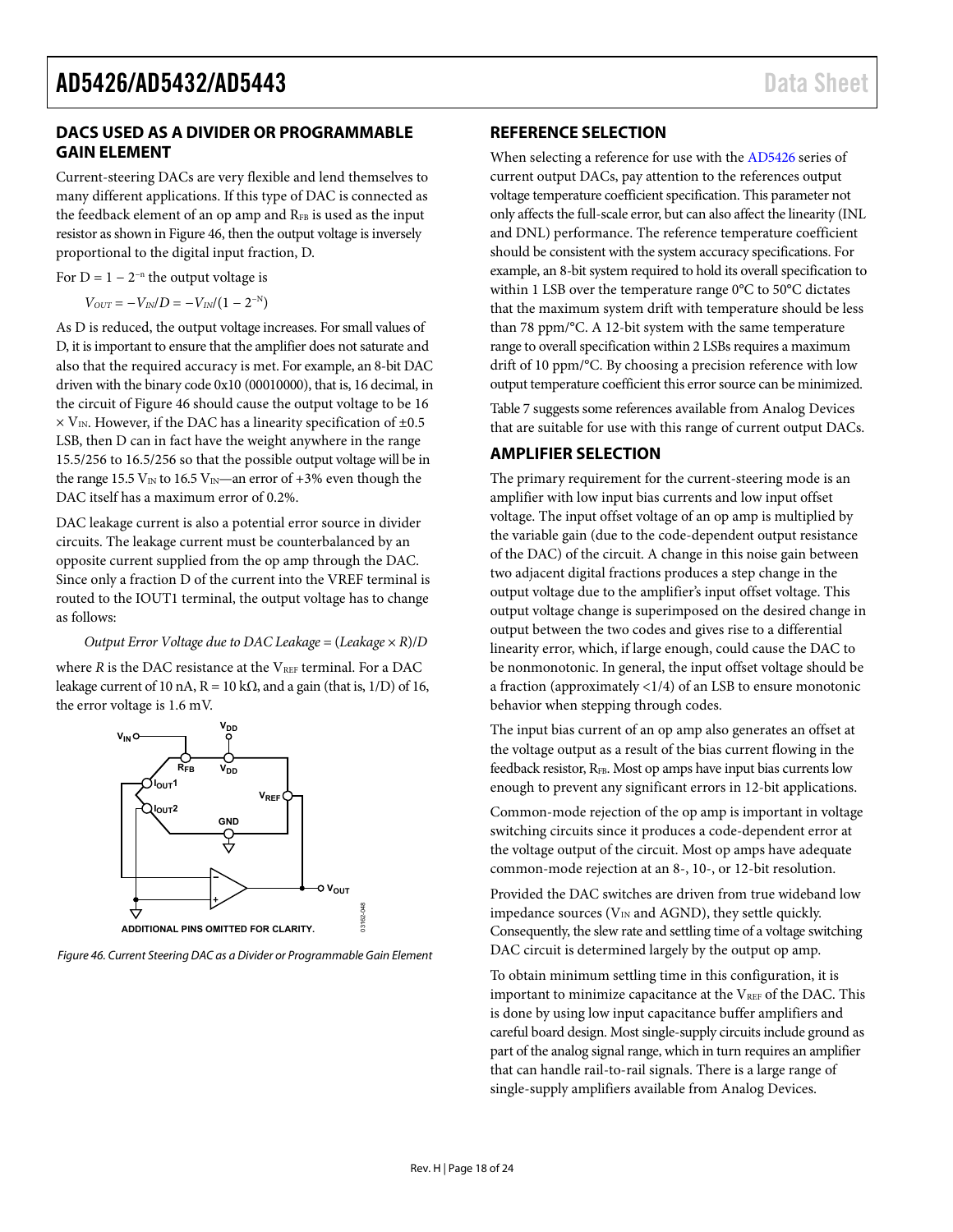## Data Sheet **AD5426/AD5432/AD5443**

| Part No.          | <b>Output Voltage (V)</b> | Initial Tolerance (%) | Temp Drift (ppm/°C) | $I_{SS}$ (mA) | Output Noise µV p-p | Package        |
|-------------------|---------------------------|-----------------------|---------------------|---------------|---------------------|----------------|
| ADR01             | 10                        | 0.05                  | 3                   |               | 20                  | SOIC-8         |
| ADR01             | 10                        | 0.05                  | 9                   |               | 20                  | TSOT-23, SC70  |
| ADR02             | 5                         | 0.06                  | 3                   |               | 10                  | SOIC-8         |
| ADR02             | 5                         | 0.06                  | 9                   |               | 10                  | TSOT-23, SC70  |
| ADR03             | 2.5                       | 0.10                  |                     |               | 6                   | SOIC-8         |
| ADR03             | 2.5                       | 0.10                  | 9                   |               | 6                   | TSOT-23, SC70  |
| ADR <sub>06</sub> | 3                         | 0.10                  |                     |               | 10                  | SOIC-8         |
| ADR <sub>06</sub> | 3                         | 0.10                  | 9                   |               | 10                  | TSOT-23, SC70  |
| <b>ADR431</b>     | 2.5                       | 0.04                  | 3                   | 0.8           | 3.5                 | SOIC-8         |
| <b>ADR435</b>     | 5                         | 0.04                  |                     | 0.8           | 8                   | SOIC-8         |
| <b>ADR391</b>     | 2.5                       | 0.16                  | 9                   | 0.12          | 5                   | <b>TSOT-23</b> |
| <b>ADR395</b>     | 5                         | 0.10                  | 9                   | 0.12          | 8                   | <b>TSOT-23</b> |

#### **Table 7. Suitable ADI Precision References**

#### **Table 8. Suitable ADI Precision Op Amps**

|               |                     |                           |                  | 0.1 Hz to 10 Hz       |                            |              |
|---------------|---------------------|---------------------------|------------------|-----------------------|----------------------------|--------------|
| Part No.      | Supply Voltage (V)  | $V_{OS}$ (Max) ( $\mu$ V) | $I_B$ (Max) (nA) | Noise $(\mu V p - p)$ | <b>Supply Current (µA)</b> | Package      |
| <b>OP97</b>   | $\pm 2$ to $\pm 20$ | 25                        | 0.1              | 0.5                   | 600                        | SOIC-8       |
| <b>OP1177</b> | $±2.5$ to $±15$     | 60                        |                  | 0.4                   | 500                        | MSOP, SOIC-8 |
| AD8551        | $2.7$ to 5          |                           | 0.05             |                       | 975                        | MSOP, SOIC-8 |
| AD8603        | 1.8 to 6            | 50                        | 0.001            | 2.3                   | 50                         | <b>TSOT</b>  |
| AD8628        | $2.7$ to 6          |                           | 0.1              | 0.5                   | 850                        | TSOT, SOIC-8 |

### **Table 9. Suitable ADI High Speed Op Amps**

| Part No. | <b>Supply Voltage (V)</b> | BW @ A <sub>CL</sub> (MHz) | Slew Rate (V/µs) | $V_{OS}$ (Max) ( $\mu$ V) | $I_B$ (Max) (nA) | Package              |
|----------|---------------------------|----------------------------|------------------|---------------------------|------------------|----------------------|
| AD8065   | 5 to 24                   | 145                        | 180              | .500                      | 6,000            | SOIC-8, SOT-23, MSOP |
| AD8021   | $\pm 2.5$ to $\pm 12$     | 490                        | 100              | .000                      | 10,500           | SOIC-8, MSOP         |
| AD8038   | 3 to 12                   | 350                        | 425              | 3,000                     | 750              | SOIC-8, SC70-5       |
| AD9631   | $\pm 2$ to $\pm 6$        | 320                        | .300             | 10,000                    | 7,000            | SOIC-8               |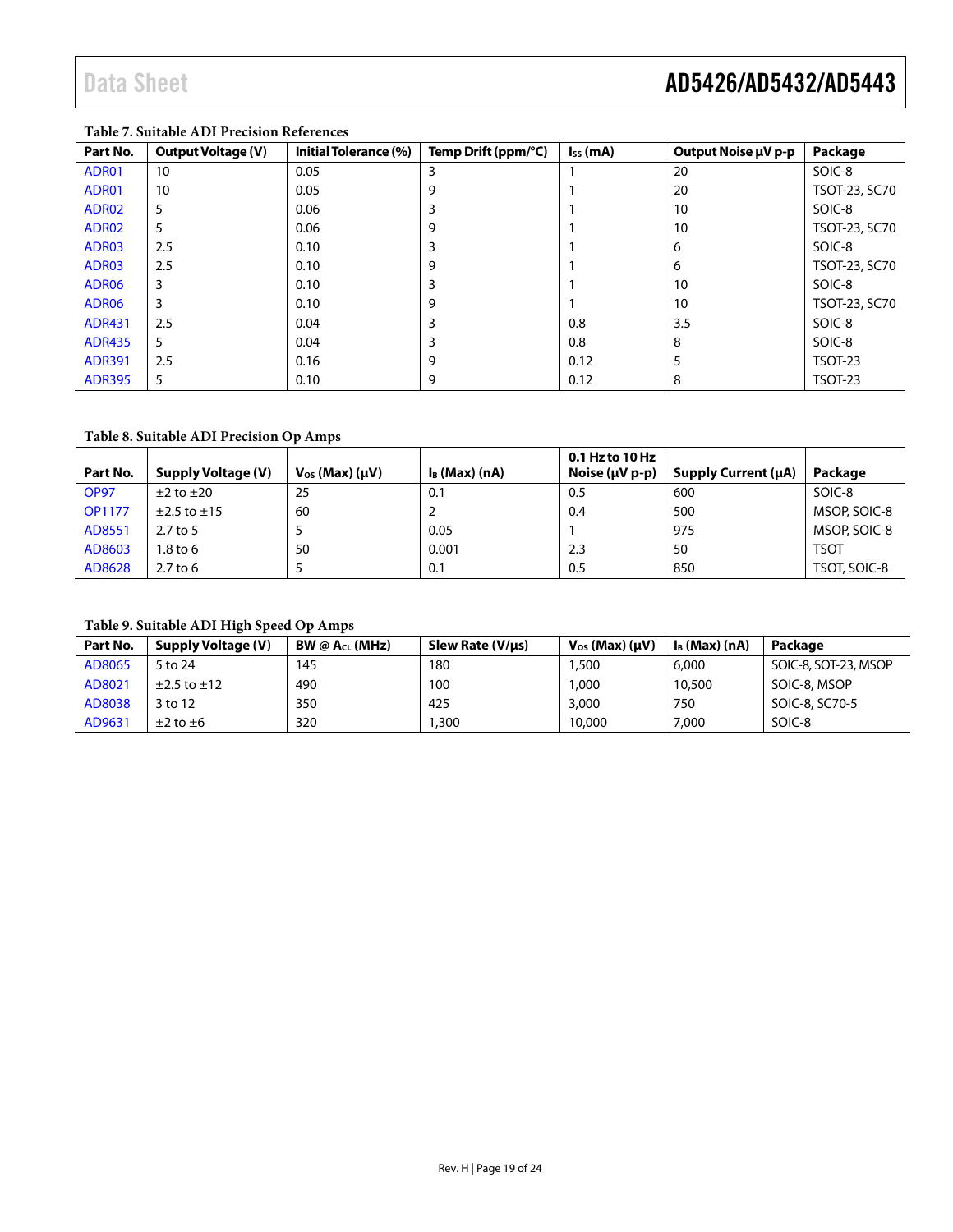### <span id="page-19-0"></span>**SERIAL INTERFACE**

The [AD5426](http://www.analog.com/AD5426?doc=ad5426_5432_5443.pdf)[/AD5432/](http://www.analog.com/AD5432?doc=ad5426_5432_5443.pdf)[AD5443](http://www.analog.com/AD5443?doc=ad5426_5432_5443.pdf) have an easy to use 3-wire interface that is compatible with SPI/QSPI/MICROWIRE and DSP interface standards. Data is written to the device in 16 bit words. This 16-bit word consists of 4 control bits and either 8 , 10 , or 12 data bits as shown i[n Figure 47,](#page-19-1) [Figure 48,](#page-19-2) and [Figure 49.](#page-19-3) The [AD5443](http://www.analog.com/AD5443?doc=ad5426_5432_5443.pdf) uses all 12 bits of DAC data. The [AD5432](http://www.analog.com/AD5432?doc=ad5426_5432_5443.pdf) uses 10 bits and ignores the 2 LSBs, while th[e AD5426](http://www.analog.com/AD5426?doc=ad5426_5432_5443.pdf) uses 8 bits and ignores the last 4 bits.

#### *Low Power Serial Interface*

To minimize the power consumption of the device, the interface powers up fully only when the device is being written to, that is, on the falling edge of SYNC. The SCLK and DIN input buffers are powered down on the rising edge of SYNC. The SYNC of the [AD5426](http://www.analog.com/AD5426?doc=ad5426_5432_5443.pdf)[/AD5432/](http://www.analog.com/AD5432?doc=ad5426_5432_5443.pdf)[AD5443](http://www.analog.com/AD5443?doc=ad5426_5432_5443.pdf) needs to be synchronous with the microprocessor control. Unfinished data frames are latched into the part and will affect the output.

#### *DAC Control Bits C3 to C0*

Control Bits C3 to C0 allow control of various functions of the DAC, as seen i[n Table 10.](#page-19-4) Default settings of the DAC on power-on are as follows: Data is clocked into the shift register on falling clock edges and daisy-chain mode is enabled. Device powers on with zero-scale load to the DAC register and I<sub>OUT</sub> lines.

The DAC control bits allow the user to adjust certain features on power-on, for example, daisy-chaining may be disabled if not in use, active clock edge may be changed to rising edge, and DAC output may be cleared to either zero scale or midscale. The user may also initiate a readback of the DAC register contents for verification purposes.

#### <span id="page-19-4"></span>**Table 10. DAC Control Bits**

| C3 | C <sub>2</sub> | C <sub>1</sub> | C0 | <b>Function Implemented</b>                 |
|----|----------------|----------------|----|---------------------------------------------|
| 0  | 0              | 0              | 0  | No operation (power-on default)             |
| 0  | 0              | 0              | 1  | Load and update                             |
| 0  | 0              | 1              | 0  | Initiate readback                           |
| 0  | 0              |                | 1  | Reserved                                    |
| 0  | 1              | 0              | 0  | Reserved                                    |
| 0  |                | 0              |    | Reserved                                    |
| 0  |                | 1              | 0  | Reserved                                    |
| 0  |                |                |    | Reserved                                    |
|    | 0              | 0              | 0  | Reserved                                    |
|    | 0              | 0              |    | Daisy-chain disable                         |
|    | 0              | 1              | 0  | Clock data to shift register on rising edge |
|    | 0              |                | 1  | Clear DAC output to zero scale              |
|    | 1              | 0              | 0  | Clear DAC output to midscale                |
|    |                | 0              |    | Reserved                                    |
|    |                |                | 0  | Reserved                                    |
|    |                | 1              | 1  | Reserved                                    |

<span id="page-19-1"></span>

<span id="page-19-2"></span>

| Figure 49. AD5443 12-Bit Input Shift Register Contents |
|--------------------------------------------------------|
|                                                        |

#### <span id="page-19-3"></span>*SYNC Function*

 $\overline{\text{SYNC}}$  is an edge-triggered input that acts as a frame synchronization signal and chip enable. Data can be transferred into the device only while  $\overline{\text{SYNC}}$  is low. To start the serial data transfer, SYNC should be taken low observing the minimum SYNC falling to SCLK falling edge setup time, t<sub>4</sub>.

#### *Daisy-Chain Mode*

Daisy-chain is the default power-on mode. Note that the SDO line operates with a  $V_{DD}$  of 3.0 V to 5.5 V. To disable the daisy chain function, write 1001 to the control word. In daisy-chain mode, the internal gating on SCLK is disabled. The SCLK is continuously applied to the input shift register when  $\overline{\text{SYNC}}$  is low. If more than 16 clock pulses are applied, the data ripples out of the shift register and appears on the SDO line. This data is clocked out on the rising edge of SCLK (this is the default, use the control word to change the active edge) and is valid for the next device on the falling edge (default). By connecting this line to the  $D_{IN}$  input on the next device in the chain, a multidevice interface is constructed. Sixteen clock pulses are required for each device in the system. Therefore, the total number of clock cycles must equal 16 N where N is the total number of devices in the chain. See the timing diagram i[n Figure 4.](#page-5-2)

When the serial transfer to all devices is complete,  $\overline{\text{SYNC}}$ should be taken high. This prevents any further data being clocked into the input shift register. A burst clock containing the exact number of clock cycles may be used and SYNC taken high some time later. After the rising edge of  $\overline{\text{SYNC}}$ , data is automatically transferred from each device's input shift register to the addressed DAC.

When control bits = 0000, the device is in no operation mode. This may be useful in daisy-chain applications where the user does not want to change the settings of a particular DAC in the chain. Simply write 0000 to the control bits for that DAC and the following data bits will be ignored. To re-enable the daisychain mode, if disabled, a power recycle is required.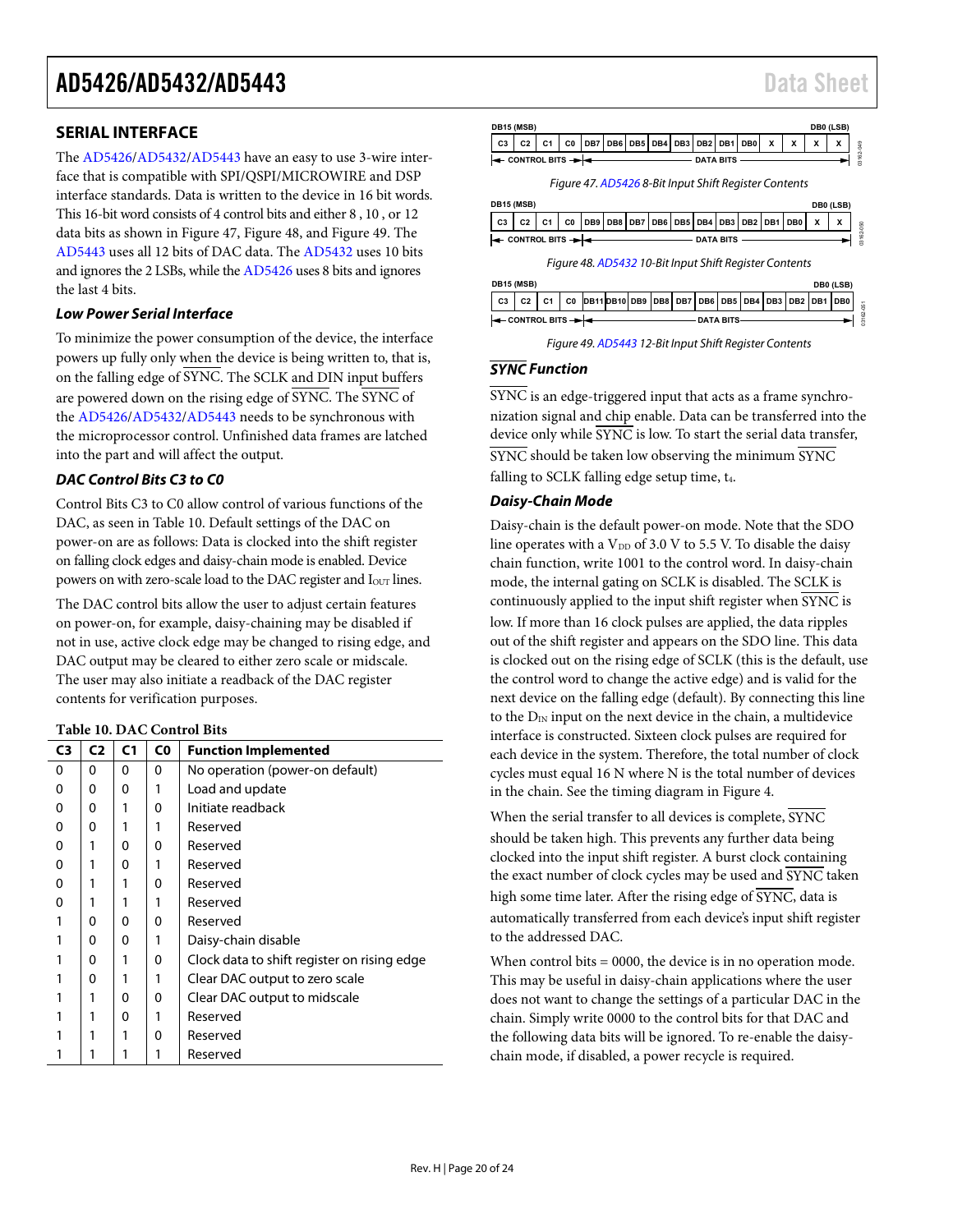#### *Standalone Mode*

After power-on, write 1001 to the control word to disable daisychain mode. The first falling edge of SYNC resets a counter that counts the number of serial clocks, ensuring the correct number of bits are shifted in and out of the serial shift registers. A rising edge on SYNC during a write causes the write cycle to be aborted. After the falling edge of the 16th SCLK pulse, data is automatically transferred from the input shift register to the DAC. For another serial transfer to take place, the counter must be reset by the falling edge of SYNC.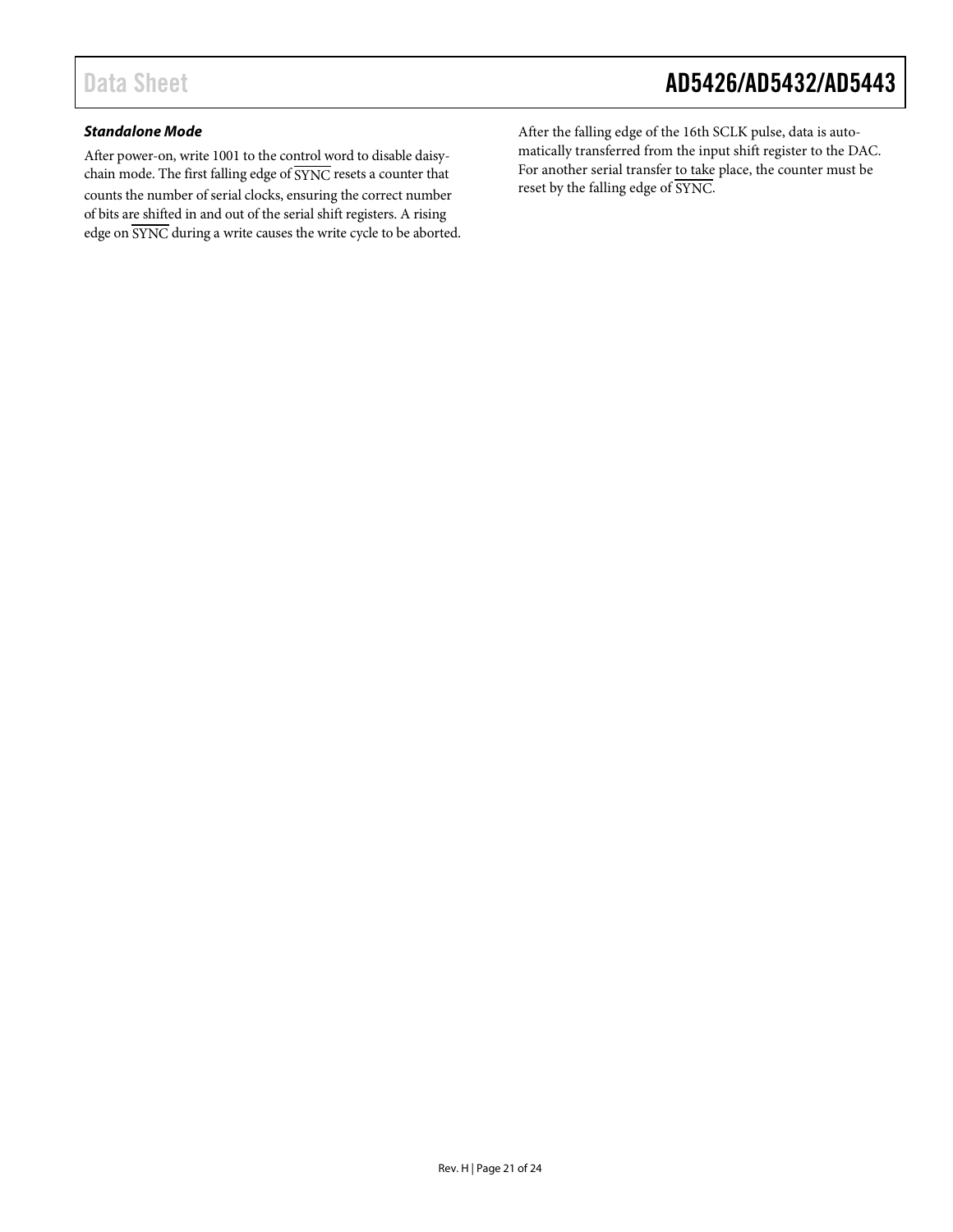### <span id="page-21-0"></span>PCB LAYOUT AND POWER SUPPLY DECOUPLING

In any circuit where accuracy isimportant, careful consideration of the power supply and ground return layout helps to ensure the rated performance. The printed circuit board on which the [AD5426/](http://www.analog.com/AD5426?doc=ad5426_5432_5443.pdf)[AD5432/](http://www.analog.com/AD5432?doc=ad5426_5432_5443.pdf)[AD5443](http://www.analog.com/AD5443?doc=ad5426_5432_5443.pdf) is mounted should be designed so that the analog and digital sections are separated and confined to certain areas of the board. If the DAC is in a system where multiple devices require an AGND-to-DGND connection, the connection should be made at one point only. The star ground point should be established as close to the device as possible.

The DAC should have ample supply bypassing of  $10 \mu$ F in parallel with 0.1  $\mu$ F on the supply located as close to the package as possible, ideally right up against the device. The 0.1 µF capacitor should have low effective series resistance (ESR) and effective series inductance (ESI), like the common ceramic types that provide a low impedance path to ground at high frequencies to handle transient currents due to internal logic switching. Low ESR,  $1 \mu$ F to  $10 \mu$ F tantalum or electrolytic capacitors should also be applied at the supplies to minimize transient disturbance and filter out low frequency ripple.

Fast switching signals such as clocks should be shielded with digital ground to avoid radiating noise to other parts of the board and should never be run near the reference inputs.

Avoid crossover of digital and analog signals. Traces on opposite sides of the board should run at right angles to each other. This reduces the effects of feedthrough through the board. A microstrip technique is by far the best, but not always possible with a double-sided board. In this technique, the component side of the board is dedicated to ground plane while signal traces are placed on the solder side.

It is good practice to employ compact, minimum lead length PCB layout design. Leads to the input should be as short as possible to minimize IR drops and stray inductance.

The PCB metal traces between VREF and RFB should also be matched to minimize gain error. To maximize on high frequency performance, the I-to-V amplifier should be located as close to the device as possible.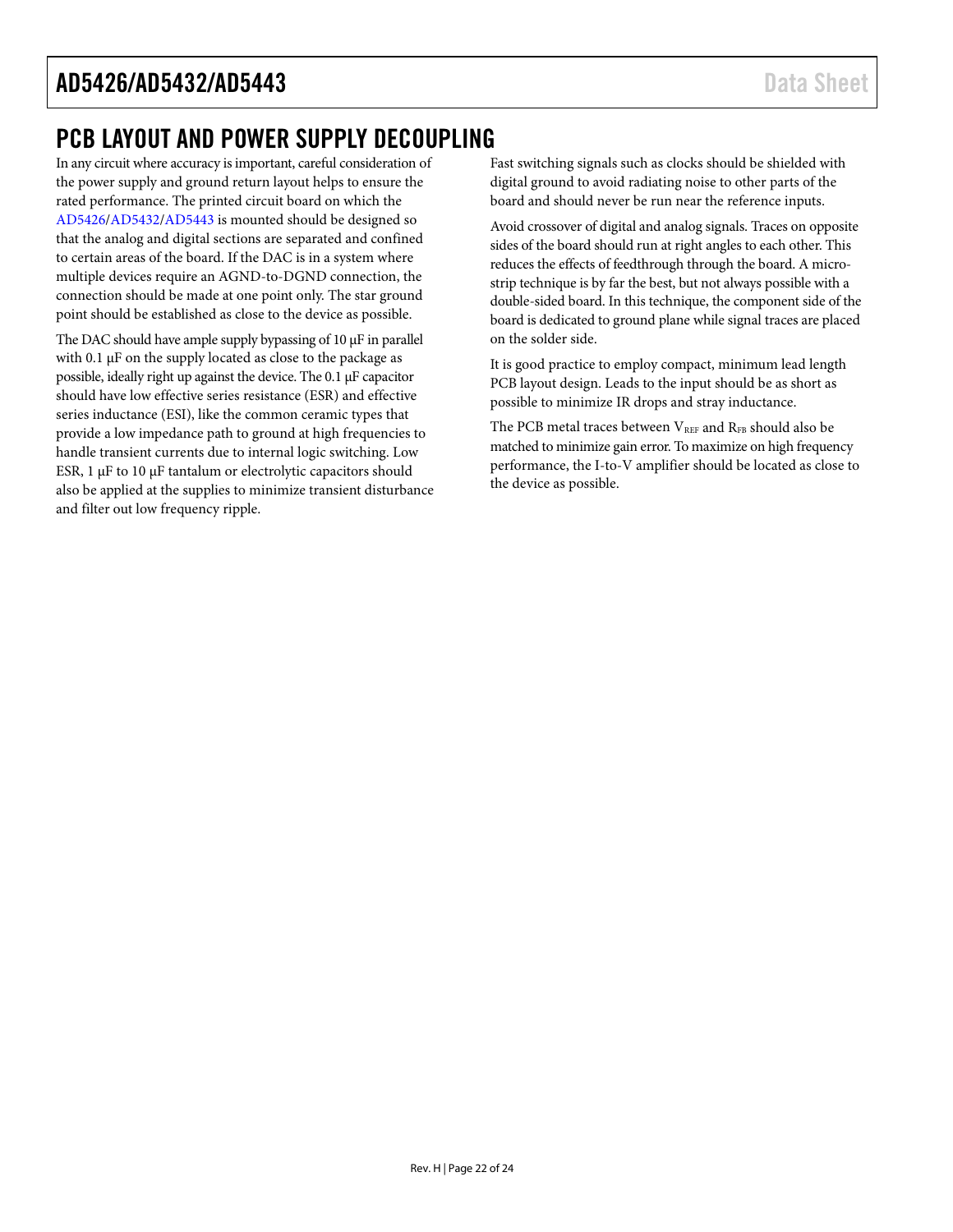## <span id="page-22-0"></span>OVERVIEW OF THE [AD5426/](http://www.analog.com/AD5426?doc=ad5426_5432_5443.pdf)[AD5432](http://www.analog.com/AD5432?doc=ad5426_5432_5443.pdf)[/AD5443](http://www.analog.com/AD5443?doc=ad5426_5432_5443.pdf) AND RELATED DACs

| Table 11.     |                   |                 |            |           |              |                                                     |
|---------------|-------------------|-----------------|------------|-----------|--------------|-----------------------------------------------------|
| Part No.      | <b>Resolution</b> | <b>No. DACs</b> | INL (LSB)  | Interface | Package      | <b>Features</b>                                     |
| AD5424        | 8                 | 1               | $\pm 0.25$ | Parallel  | RU-16, CP-20 | 10 MHz BW, 17 ns CS pulse width                     |
| AD5426        | 8                 | 1               | $\pm 0.25$ | Serial    | <b>RM-10</b> | 10 MHz BW, 50 MHz serial                            |
| AD5428        | 8                 | 2               | ±0.25      | Parallel  | <b>RU-20</b> | 10 MHz BW, 17 ns CS pulse width                     |
| AD5429        | 8                 | 2               | $\pm 0.25$ | Serial    | <b>RU-10</b> | 10 MHz BW, 50 MHz serial                            |
| AD5450        | 8                 | 1               | ±0.25      | Serial    | $RJ-8$       | 10 MHz BW, 50 MHz serial                            |
| AD5432        | 10                | 1               | ±0.5       | Serial    | <b>RM-10</b> | 10 MHz BW, 50 MHz serial                            |
| AD5433        | 10                | 1               | ±0.5       | Parallel  | RU-20, CP-20 | 10 MHz BW, 17 ns CS pulse width                     |
| AD5439        | 10                | 2               | ±0.5       | Serial    | <b>RU-16</b> | 10 MHz BW, 50 MHz serial                            |
| AD5440        | 10                | 2               | ±0.5       | Parallel  | <b>RU-24</b> | 10 MHz BW, 17 ns CS pulse width                     |
| AD5451        | 10                | 1               | $\pm 0.25$ | Serial    | RJ-8         | 10 MHz BW, 50 MHz serial                            |
| AD5443        | 12                | 1               | ±1         | Serial    | <b>RM-10</b> | 10 MHz BW, 50 MHz serial                            |
| AD5444        | 12                | 1               | ±0.5       | Serial    | RM-8         | 50 MHz serial interface                             |
| AD5415        | 12                | 2               | ±1         | Serial    | <b>RU-24</b> | 10 MHz BW, 50 MHz serial                            |
| AD5405        | 12                | 2               | ±1         | Parallel  | $CP-40$      | 10 MHz BW, 17 ns CS pulse width                     |
| AD5445        | 12                | 2               | ±1         | Parallel  | RU-20, CP-20 | 10 MHz BW, 17 ns CS pulse width                     |
| AD5447        | 12                | 2               | ±1         | Parallel  | <b>RU-24</b> | 10 MHz BW, 17 ns $\overline{\text{CS}}$ pulse width |
| AD5449        | 12                | 2               | ±1         | Serial    | <b>RU-16</b> | 10 MHz BW, 50 MHz serial                            |
| AD5452        | 12                | 1               | ±0.5       | Serial    | RJ-8, RM-8   | 10 MHz BW, 50 MHz serial                            |
| AD5446        | 14                | 1               | ±1         | Serial    | RM-8         | 10 MHz BW, 50 MHz serial                            |
| AD5453        | 14                | 1               | ±2         | Serial    | UJ-8, RM-8   | 10 MHz BW, 50 MHz serial                            |
| AD5553        | 14                | 1               | ±1         | Serial    | RM-8         | 4 MHz BW, 50 MHz serial clock                       |
| AD5556        | 14                | 1               | ±1         | Parallel  | <b>RU-28</b> | 4 MHz BW, 20 ns WR pulse width                      |
| <b>AD5555</b> | 14                | 2               | ±1         | Serial    | RM-8         | 4 MHz BW, 50 MHz serial clock                       |
| AD5557        | 14                | 2               | ±1         | Parallel  | <b>RU-38</b> | 4 MHz BW, 20 ns WR pulse width                      |
| AD5543        | 16                | 1               | ±2         | Serial    | RM-8         | 4 MHz BW, 50 MHz serial clock                       |
| AD5546        | 16                | 1               | ±2         | Parallel  | <b>RU-28</b> | 4 MHz BW, 20 ns WR pulse width                      |
| AD5545        | 16                | 2               | ±2         | Serial    | <b>RU-16</b> | 4 MHz BW, 50 MHz serial clock                       |
| AD5547        | 16                | $\overline{2}$  | ±2         | Parallel  | <b>RU-38</b> | 4 MHz BW, 20 ns WR pulse width                      |